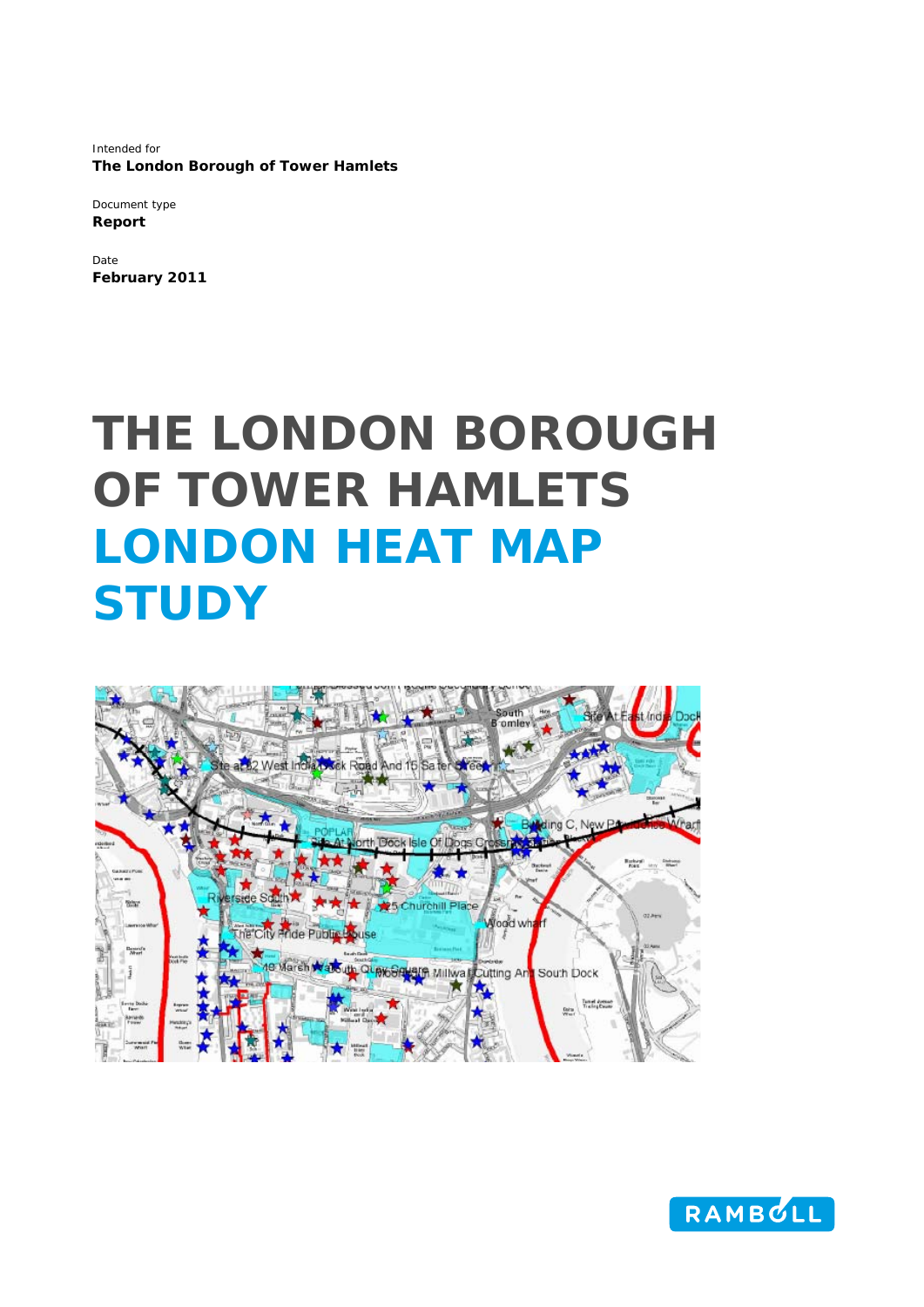#### **THE LONDON BOROUGH OF TOWER HAMLETS**

| Revision    | Final                                        |
|-------------|----------------------------------------------|
| Date        | 7 <sup>th</sup> March2011                    |
| Made by     | Olof Jangsten/Peter Mildenstein              |
| Checked by  | Peter Mildenstein/Pernille M. Overbye        |
| Approved by | Pernille M. Overbye                          |
| Description | Heat mapping for the London Borough of Tower |
|             | Hamlets.                                     |

Ref: 08146-100

(**Front cover image: Heat map of the London Borough of Tower Hamlets**)

## **CONTENTS**

| 1. | <b>Introduction</b>            |    |
|----|--------------------------------|----|
| 2. | <b>Data Gathering</b>          |    |
| 3. | <b>Heat Map Analysis</b>       | 12 |
| 4. | <b>Sample Heat Network</b>     | 20 |
| 5. | <b>Implementation Plan</b>     | 22 |
| 6. | <b>Summary and Conclusions</b> | 25 |

### **APPENDICES**

Ramboll Energy 60 Newman Street London W1T 3DA T +44 (0)20 7631 5291

Ramboll Energy Hannemanns Allé 53 DK-2300 Copenhagen S Denmark T +45 5161 1000 F +45 5161 1001

www.ramboll.com

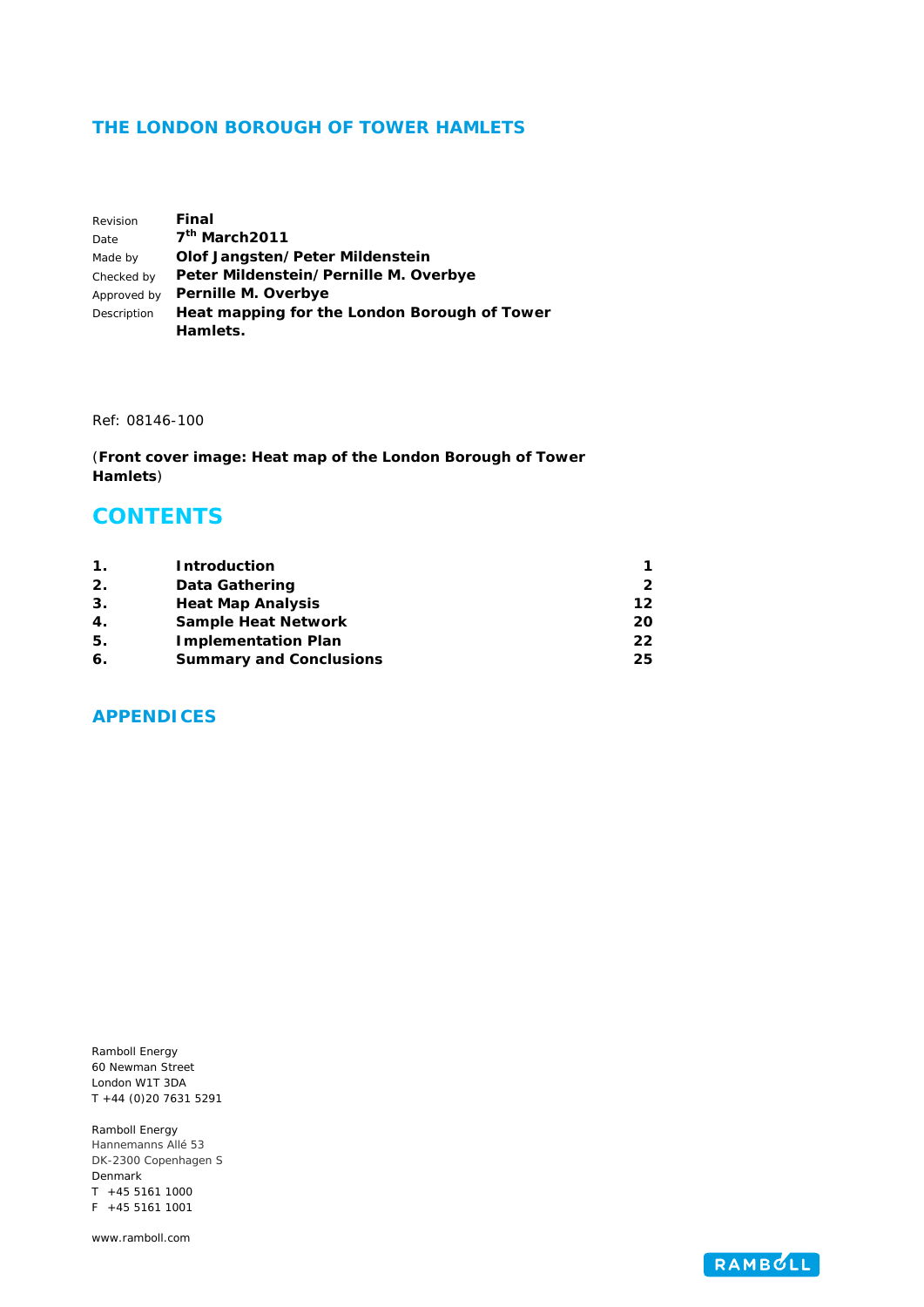## <span id="page-2-0"></span>**1. INTRODUCTION**

#### **1.1 Background**

Ramboll Energy (RE) has been commissioned by the London Borough of Tower Hamlets (LBTH) to carry out a heat mapping exercise of the Borough as part of the London Development Agency's (LDA) Decentralised Energy Master Planning (DEMaP) programme.

The LDA's Decentralised Energy and Energy Masterplanning Programme (DEMaP) has been developed to identify decentralised energy opportunities in London which will contribute to the Mayor's target of providing 25% of London's energy supply from decentralised energy sources by 2025.

In order to achieve this target, a partnership of local authorities, regional bodies and private sector stakeholders is required to plan for, develop and deliver DE projects. For example, the integration of local energy centres and heat distribution networks with sub-regional transmission networks requires co-ordination and concerted action.

The LDA, Greater London Authority (GLA) and London Councils are working together to offer a comprehensive support package to local authorities that promotes the delivery of Decentralised Energy (DE) in their boroughs and across London.

The development and implementation of DE opportunities in London is integral to local, regional and national climate change mitigation targets as defined by National Indicators 185 and 186, Carbon Reduction Commitment, Planning Policy Statement 1 on Climate Change, the London Plan and the Government's Heat and Energy Saving Strategy.

Essential to the objectives of this brief is to enable the LBTH to implement economical low carbon district heating (DH) and Cooling infrastructure and this requires planning policy to help implement.

In order to help achieve this, the LDA has made available some funding for Boroughs to gather actual energy data and identify sites with potential for DH networks within their boundaries. The LBTH was successful in securing this funding and appointed RE to carry out the work.

#### **1.2 Scope**

RE has undertaken this study on behalf of the LDA and the LBTH as part of Phase 1 (Capacity Building) support of the DEMaP Programme. The three key aims of this study are:

- *(a) Produce heat maps for the LBTH to identify areas of highest heat demand and the locations of existing CHP plant and energy networks.*
- *(b) Identify potential areas for the development of further DH networks in the LBTH.*
- *(c) Provide advice and support to the LBTH in interpreting and acting upon the results of the heat mapping through a high level implementation plan.*



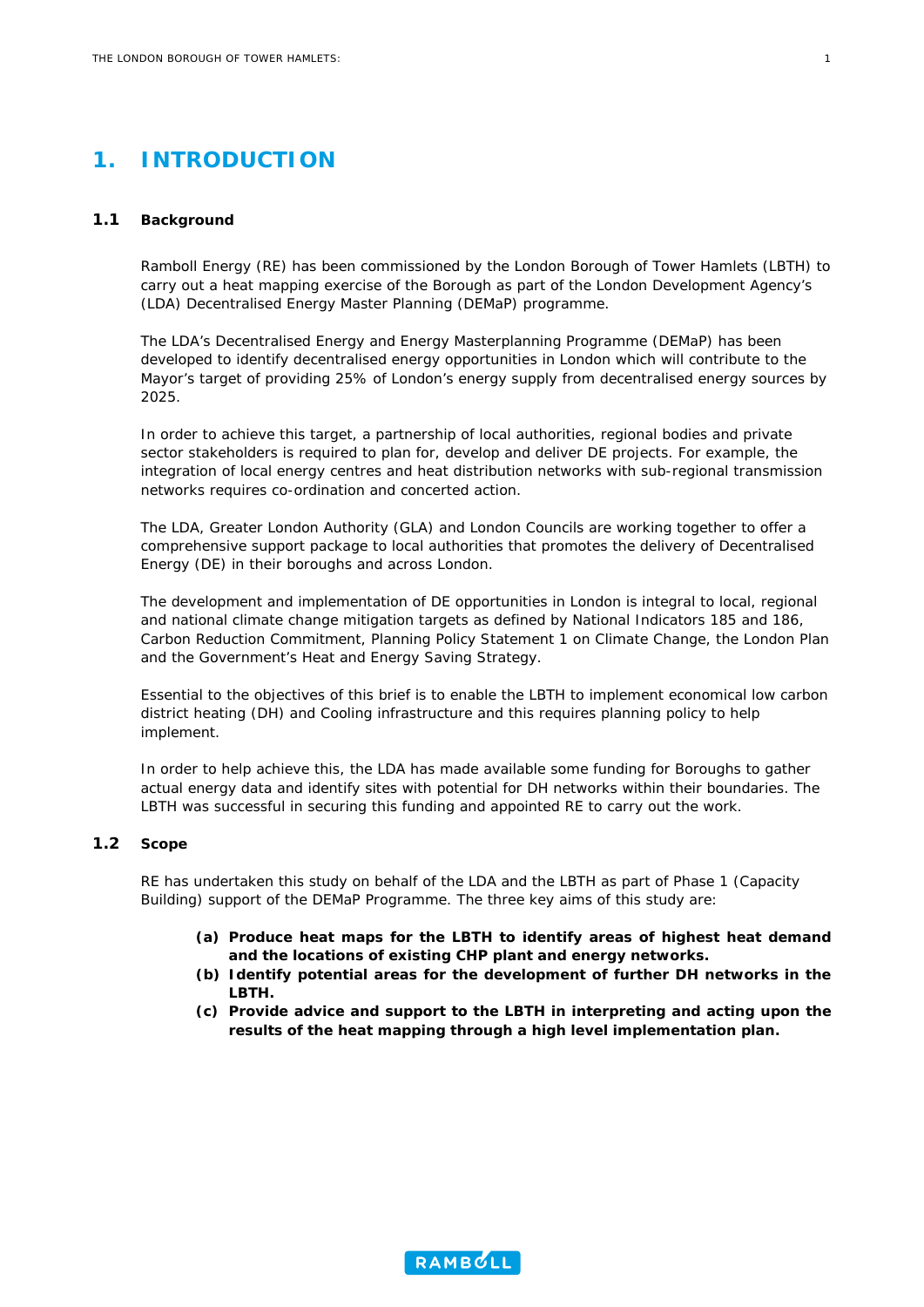## <span id="page-3-0"></span>**2. DATA GATHERING**

#### **2.1 Requirements**

The brief required the data to be collected in an Excel spreadsheet template which was provided by the LDA (LDA template). The spreadsheet format has been designed to be easily updated, allowing for future revision. The spreadsheet format also allows it to be uploaded into a Geographical Information System (GIS) and used to update the London Heat Map. A summary of the template contents is shown in [Table 1.](#page-3-1)

| <b>Spreadsheet Tabs</b>        |                |                                     |                                     |
|--------------------------------|----------------|-------------------------------------|-------------------------------------|
|                                | Major Heat     |                                     |                                     |
| Information                    | Loads          | Major Heat Supply Plants            | <b>District Heating Networks</b>    |
| OXS                            | X              | x                                   | x                                   |
| <b>OYS</b>                     | $\mathsf{x}$   | X                                   | $\mathsf{x}$                        |
| Object ID                      | $\mathsf{x}$   | x                                   | $\mathsf{x}$                        |
| Name                           | $\mathsf{x}$   | X                                   | $\mathsf{x}$                        |
| Address                        | $\mathsf{x}$   | X                                   | <b>Energy Centre Address</b>        |
| Postcode                       | X              | x                                   | <b>Energy Centre Postcode</b>       |
| Ownership                      | X              | X                                   | X                                   |
| <b>New Development</b>         | $\pmb{\times}$ | X                                   |                                     |
| Typology                       | X              | X                                   | $\times$                            |
| Heating supply                 | $\mathsf{x}$   |                                     |                                     |
| Fuel source                    | X              | X                                   | X                                   |
| Fuel consumption from all      |                |                                     |                                     |
| assets excluding CHP           |                | Fuel consumption from all assets    | Fuel consumption from all assets    |
| (MWh/year)                     | x              | including CHP (MWh/year)            | including CHP (MWh/year)            |
| Fuel consumption from CHP      |                | Heat generation from all assets     | Heat generation from all assets     |
| (MWh/year)                     | x              | including CHP (MWh/year)            | including CHP (MWh/year)            |
| Gross internal floor area (m2) | $\pmb{\times}$ |                                     | Length of trench (km)               |
| Number of dwellings            | $\pmb{\times}$ |                                     | Area Covered                        |
| Installed thermal capacity     |                |                                     |                                     |
| from all assets excluding CHP  |                | Installed thermal capacity from all | Installed thermal capacity from all |
| (MWth)                         | х              | assets including CHP (MWth)         | assets including CHP (MWth)         |
| CHP Installed power (MWe)      | X              | x                                   | x                                   |
| CHP Installed thermal          |                |                                     |                                     |
| capacity (MWe)                 | x              |                                     |                                     |
| CO2 emissions (tCO2/year)      | $\pmb{\times}$ | x                                   | x                                   |
| Year of Construction           | $\mathsf{x}$   | Date of Construction                | Date of Construction                |
| Year of data collection        | x              | x                                   | x                                   |
| Start date                     | $\mathsf{x}$   | $\mathsf{x}$                        | x                                   |
| Completion date                | $\mathsf{x}$   | X                                   | X                                   |
| Data Source                    | $\mathsf{x}$   | X                                   | x                                   |
| Confidentiality of data        | $\mathsf{x}$   | X                                   | $\mathsf{x}$                        |
| Attach file                    | X              | x                                   | X                                   |
| Borough                        | X              | x                                   | $\times$                            |
| Real or estimated data?        | x              | x                                   | x                                   |
| <b>Notes</b>                   | X              | x                                   | x                                   |

<span id="page-3-1"></span>**Table 1 - Tabulated representation of the Heat Map Template** 

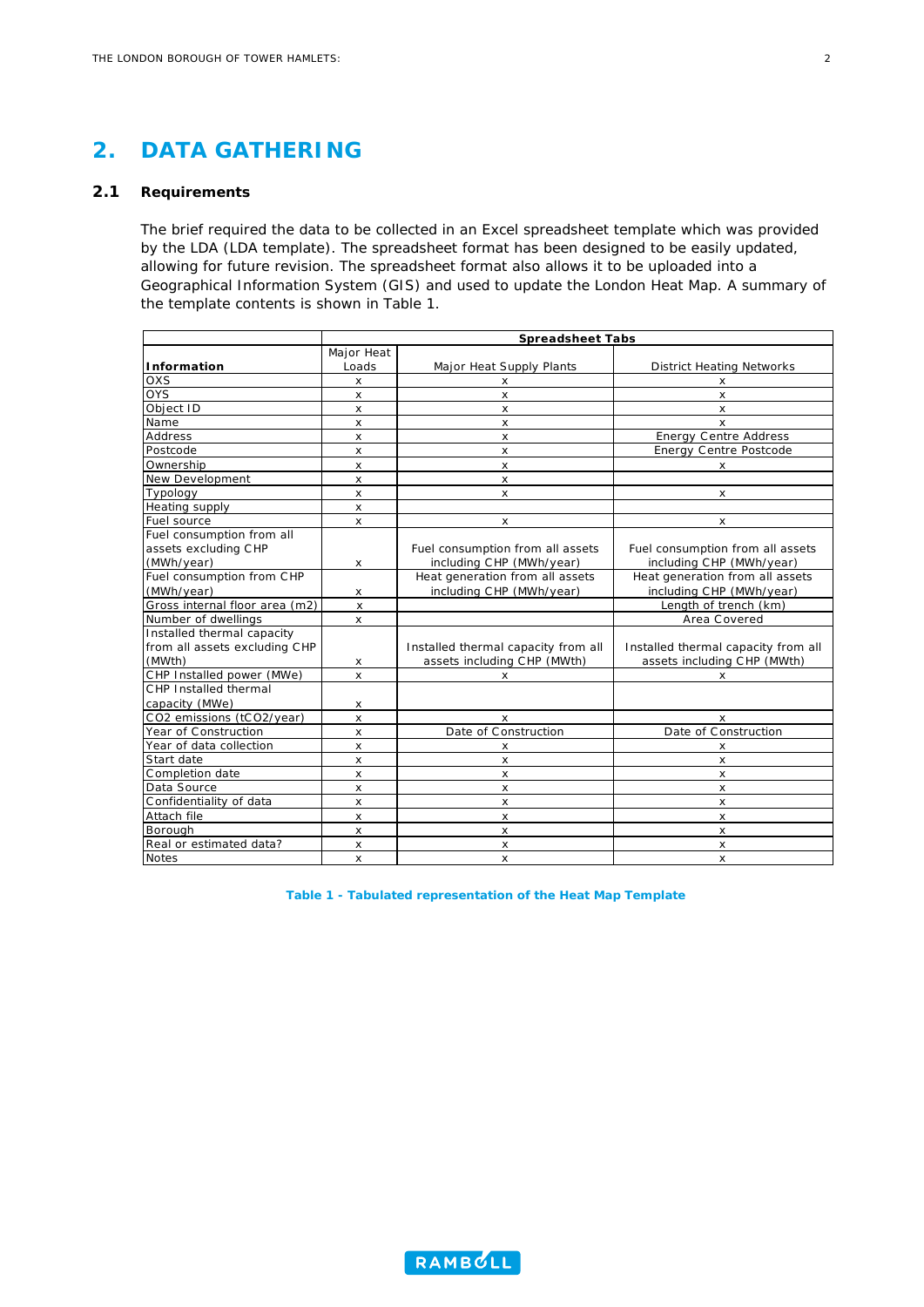The search was focused primarily on the following building types;

- Hospitals
- Central government estate
- Local government estate (including social housing)
- Sport & leisure facilities
- Prisons
- Hotels
- Educational facilities
- Museums & art galleries
- Churches
- Private residential developments ( $>$ 149 units or 9,999m<sup>2</sup>)
- Private commercial developments  $(>9,999m^2)$
- Other public buildings (e.g. theatres, fire stations, police stations)

#### **2.2 Methodology**

At the outset of the study it was decided to employ a web-based questionnaire to assist in the data collection exercise. The LBTH kindly provided an introductory letter, explaining the purpose of this work and introducing RE, to add authority to the process. The web-based questionnaire was created to make the data reporting easier by providing clear guidance on the requirements and to allow for missing data. This on-line database was designed to transfer the data seamlessly into the LDA template.

Initial contact was made by telephone, where we tried to establish the relevant person(s) who would be able to provide the data required. Where successful, contact details were obtained to which the covering letter and the hyperlink to the web-based questionnaire were sent via e-mail. The link to our web-based questionnaire was included to allow the respondent to easily input the data or pass it to a more appropriate individual within the organisation. In all instances we clearly offered the opportunity for any data released to be retained as confidential in accordance with the LDA requirements.

Where it was clear that no data would be forthcoming, it was decided that we would attempt to determine the floor area of a number of buildings – concentrating on the largest by occupancy through the use of GIS software - MapInfo. MapInfo provides the ability to measure the footprint of a building when the map is vector based. The footprint was multiplied by the number of floors of the building and when a building was found to have floors with differing areas; an average was estimated conservatively taking into account that we were seeking the Gross Internal Area (GIA). Of course this method is limited as basements and variable heights of buildings cannot be accurately taken into account, hence it should at best be considered a rough estimate.

National Indicator 185 (NI 185) has been developed by Government to measure the progress of local authorities' efforts to reduce  $CO<sub>2</sub>$  emissions from the relevant buildings and transport used to deliver its functions. Functions of an authority cover all their own operations and outsourced services. Each local authority reports on an annual basis. This database will help to identify all the buildings that could be included in a decentralised energy network within the authority. Additionally the energy consumption data should be considered very robust due to the requirements of reporting procedure.

The Local Land and Property Gazetteer (LLPG) is an address database held and maintained by each Local Authority. The database contains the list of addresses of all property in the authority area. The database is used to help identify buildings in the area that should be considered in the identification of priority buildings. The LLPG was not available to RE for the purposes of this study.

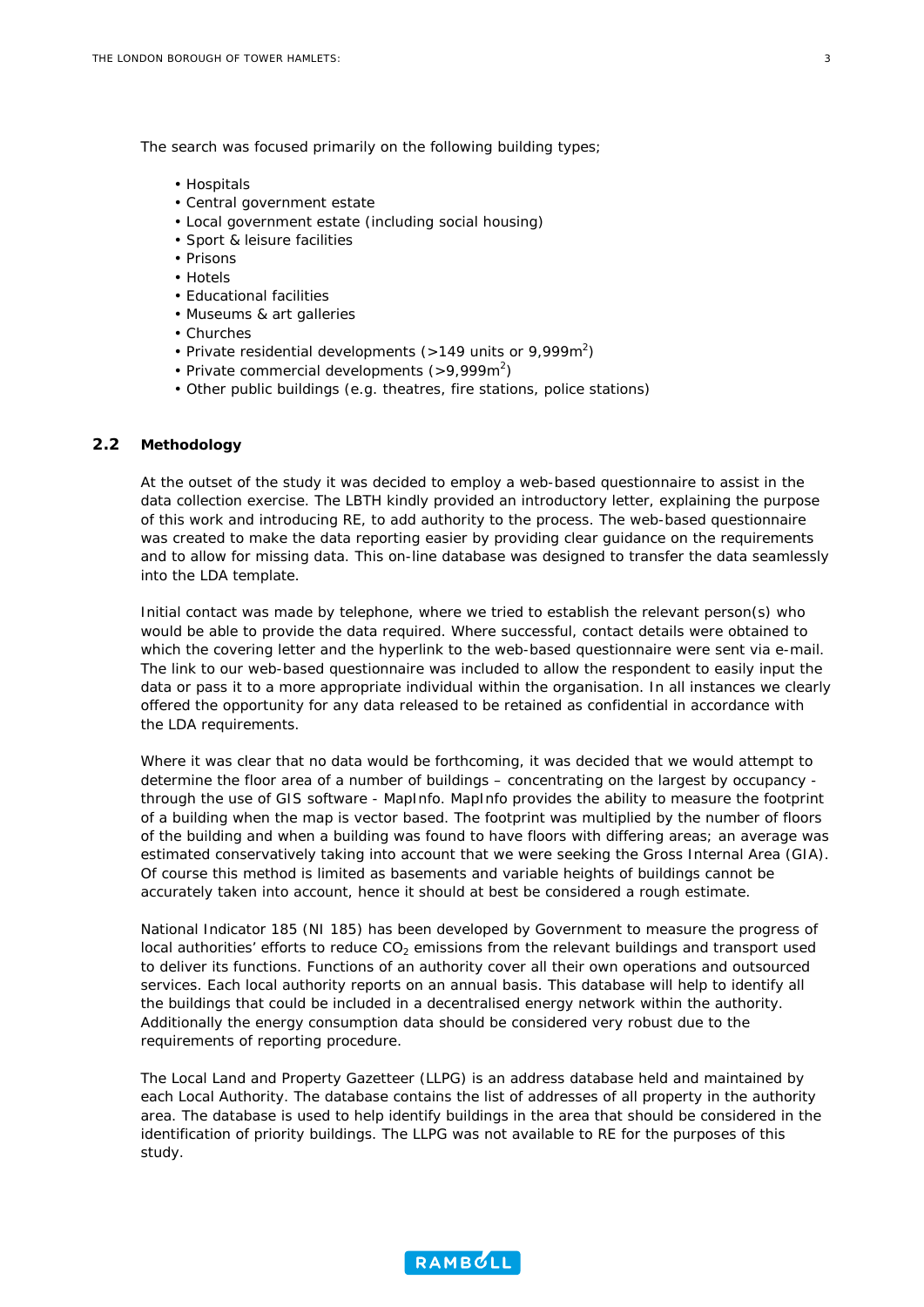#### **2.3 Identification of priority buildings**

The methodology for data gathering was to target heat demand by building type as indicated in 2.1 - Requirements.

Main data collection issues are highlighted below for each type of building.

- Sport & leisure facilities
	- o Heat consumption data was extracted from the borough's NI185 records.
- **Prisons** 
	- o There are no prisons in the Borough.
- Hotels
	- o Large hotels (> 149 bedrooms) were identified using an internet search together with data obtained from LBTH's business database. Gas consumption for heating was approximated using CIBSE Guide F benchmarks.
- Education facilities
	- o Gas consumption for schools and nurseries was extracted from the NI185 database.
	- o Additional entries were identified in the business database and the colleges and universities were contacted.
- Police stations
	- o 10 Police stations were identified and added to the template. From our communications with the police department we understand fuel consumption data is currently being collected centrally for all police stations. The data was not available for us to include in the maps/data collection template at the time of writing this report.
- Fire stations
	- o 6 fire stations were identified within the area and were mapped with data from the London Fire Brigade.
- Hospitals
	- o Gas consumption data was obtained for Royal London Hospital and London Chest Hospital through Barts and The London NHS Trust. Data was obtained for Mile End Hospital from Tower Hamlets Primary Care Trust. We understand from our investigations that the Mildmay Hospital is being redeveloped.
- Museums & art galleries
	- o Buildings in this category were identified and added to map and data template, however out of the 5 organisations contacted no data was obtained.
- Central government estate
	- o No central government estate was identified within the Borough.
- Local government estate
	- o Data was extracted for 17 buildings from the NI185 database. In addition two buildings were obtained from existing LDA data.
- Religious institutions
	- o Although 86 were identified in the business database none were added to the maps or template due to prioritising larger heat demand buildings within the other building type categories. It should be noted that coordinates are not

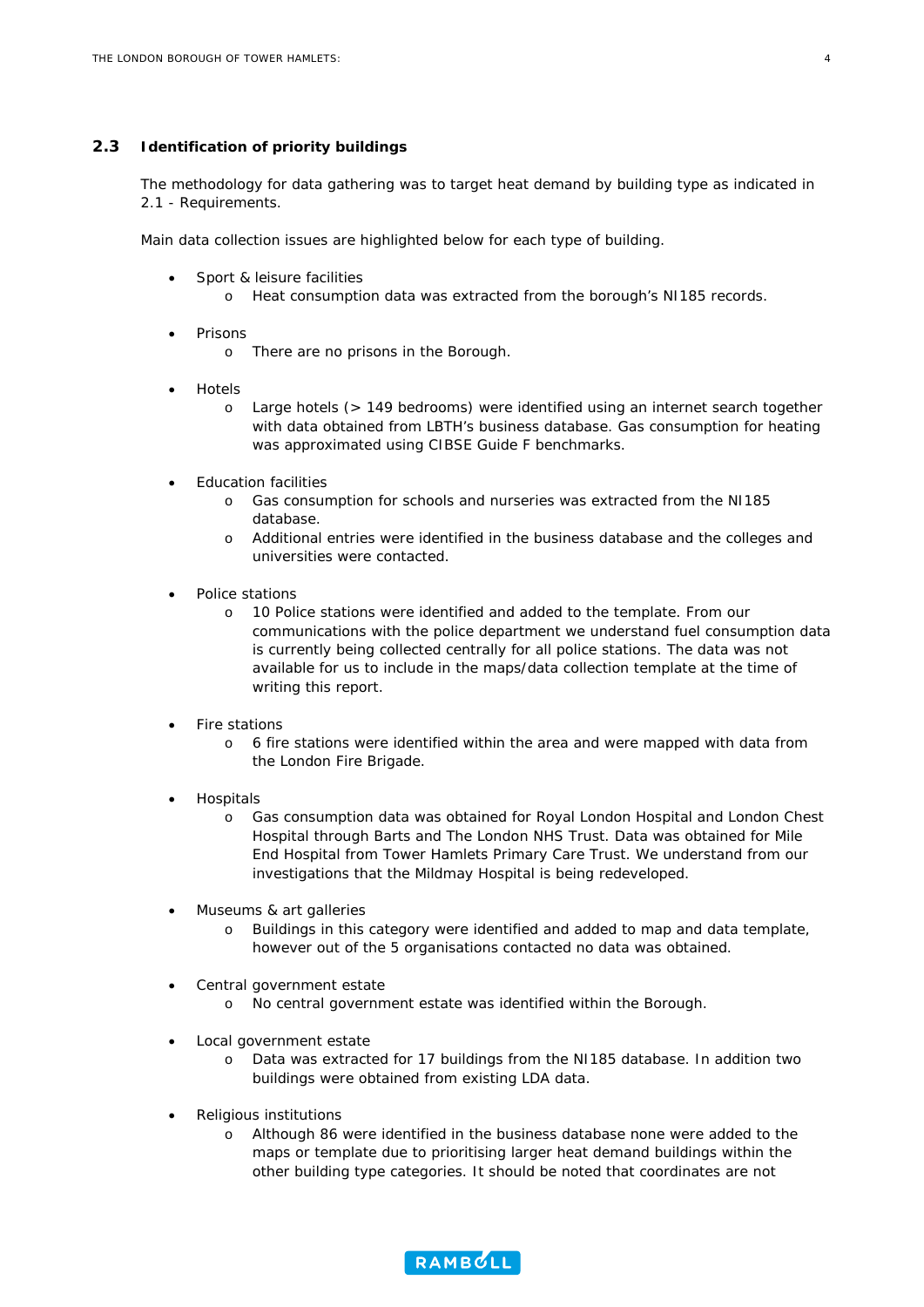available in the business database as opposed to Local Land and Property Gazetteer (LLPG) database, which we could not access during the project.

- Private residential units
	- o Multi-address buildings with residential units were identified through Ordnance Survey (OS) Address Point register and/or through the reference data from LDA's London Heat Map. Fuel consumption for heating and hot water was estimated using benchmark per unit.
	- o 23 housing associations through 34 contacts were contacted both by RE and LBTH. This did not result in any obtained data.
	- o Proposed developments were either benchmarked or, as in most cases; data was obtained from energy strategies submitted as part of the planning application.
- Private commercial units
	- o Private commercial units were identified based on a variety of sources.
		- From the Business register the companies with 200+ employees were approached.
		- Websites for tall buildings and architecture.
		- Planning applications through the Borough's planning website; [http://www.towerhamlets.gov.uk/lgsl/501-](http://www.towerhamlets.gov.uk/lgsl/501-550/516_register_of_planning_decis.aspx) [550/516\\_register\\_of\\_planning\\_decis.aspx](http://www.towerhamlets.gov.uk/lgsl/501-550/516_register_of_planning_decis.aspx)
		- Real Estate Agents selling and renting properties.
		- Google Streetview, Google Earth and Bing Bird's Eye View services.
	- o The Canary Wharf area was targeted due to the relatively high density of large scale developments/buildings.
- Planning applications
	- o Major planning applications from 2005 and onwards were obtained from the Borough's Planning department and the developments were separated into two groups, one with smaller buildings and dwellings and one with larger. The second group was focused on and 25 sites identified (see table 2). In most cases energy strategies provided estimates of fuel consumption for heating and information regarding potential CHP's. Others were benchmarked with future projections of modelled buildings based on the information in the planning application documents.
		- First group comprised of
			- Small Scale Dwellings
			- Other Small Scale developments
			- Small Scale Offices/R&D/light industry
			- Small Scale Gen. Indus/storage/warehouse
			- Small Scale Retail distribution & servicing
			- and any other planning applications labeled as 'small'
		- Second group comprised of
			- Large Scale Offices/R&D/light industry
			- Other Large Scale developments
			- Large Scale Dwelling
			- and any other planning applications labeled as 'large'.

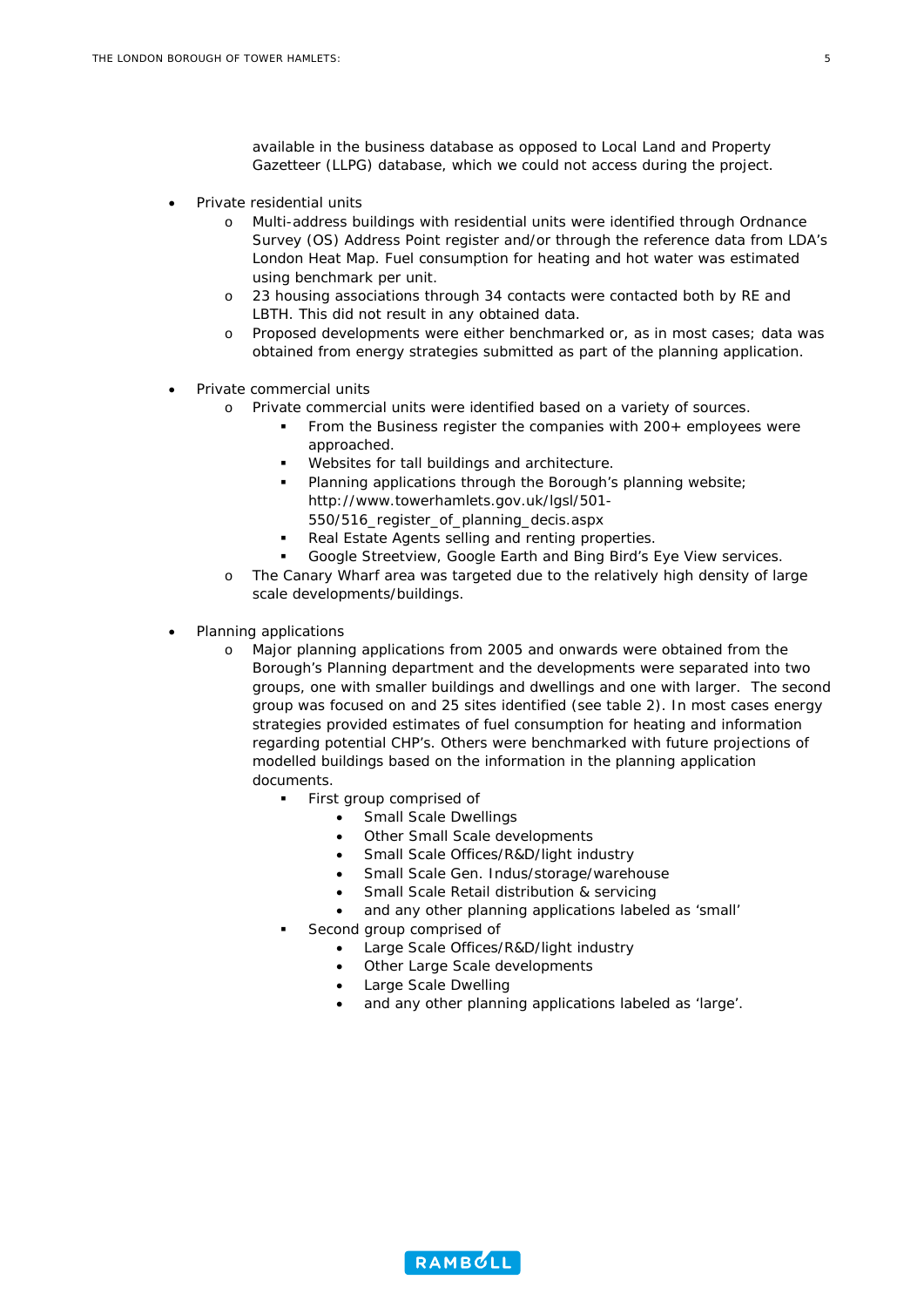| Name                                                                                                | <b>Address</b>                                    |
|-----------------------------------------------------------------------------------------------------|---------------------------------------------------|
| Former Beagle House                                                                                 | <b>Braham Street</b>                              |
| Site At East India Dock Site                                                                        | East India Dock Road                              |
| 1 & 2 Aldgate Place                                                                                 | Whitechapel High, Buckle St. & Commercial<br>Road |
| Site At Former Goodmans Fields At South<br>East Junction of Leman Street And Alie Street            | Leman Street                                      |
| 21 Wapping Lane, London                                                                             | 21 Wapping Lane, London                           |
| Building C, New Providence Wharf                                                                    | Blackwall Way                                     |
| 33-35 Commercial Road                                                                               | 33-35 Commercial Road                             |
| Former St Andrews Hospital                                                                          | Devas Street                                      |
| Mooring In Millwall Cutting And South Dock                                                          | Marsh Wall                                        |
| Site At North Dock Isle Of Dogs Crossrail<br>Station                                                | <b>Upper Bank Street</b>                          |
| Wood Wharf                                                                                          | Prestons Road                                     |
| South Quay Square                                                                                   | 1 Marsh Wall                                      |
| The Bede Estate                                                                                     | Bow Common Lane                                   |
| <b>Holland Estate</b>                                                                               | Holland Estate, Commercial Street                 |
| News International Limited                                                                          | 1 Virginia Street                                 |
| Riverside South                                                                                     | <b>Westferry Circus</b>                           |
| Site at 438 - 490 Mile End Road                                                                     | 438 - 490 Mile End Road                           |
| The Eric And Treby Estates Mile End                                                                 | <b>Treby Street</b>                               |
| Site at 82 West India Dock Road And 15<br>Salter Street                                             | West India Dock Road                              |
| Land South of Otis Street and Three Mills<br>Lane, east of the A12 and North of the<br>Railway Line | Land South of Otis Street and Three Mills Lane    |
| <b>OUTLINE PA/Ocean Estate</b>                                                                      | Ocean Estate                                      |
| Former Blessed John Roche Secondary School                                                          | Former Blessed John Roche Secondary School        |
| The City Pride Public House                                                                         | 15 Westferry Road                                 |
| 25 Churchill Place                                                                                  | 25 Churchill Place                                |
| 40 Marsh Wall                                                                                       | 40 Marsh Wall                                     |

**Table 2 - 25 Planning Applications identified in data collection exercise** 

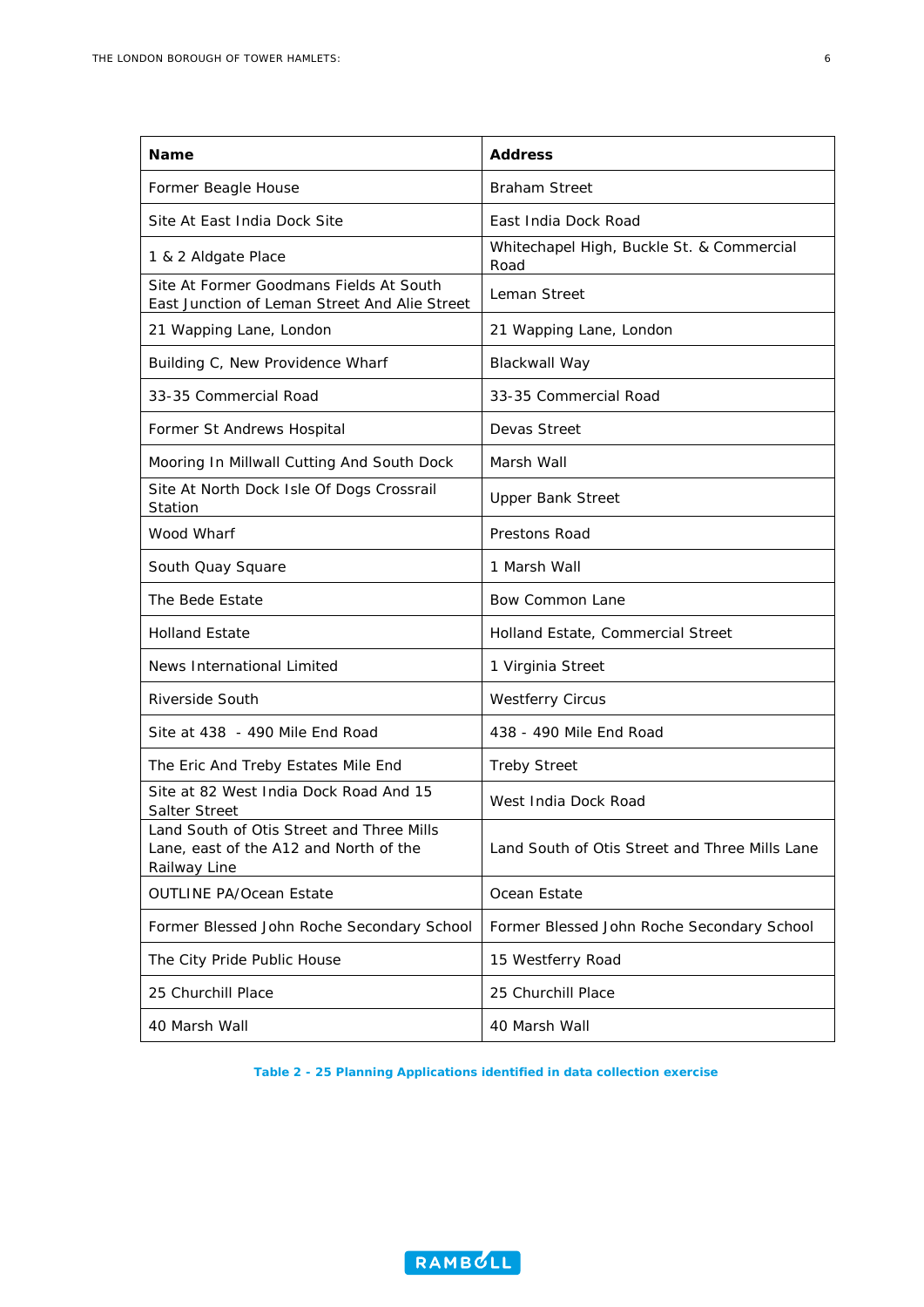#### **2.4 Limitations of Data Collection**

The time available to gather data when considering the requirements of the task created a significant challenge. The approach taken by RE to maximise the quality of the data collected will help to provide a platform from which a more detailed study can be performed in the future.

There are a number of limitations that have arisen;

- Estimated data is based upon a simple format using CIBSE Guide F which is based upon industry standard benchmark assumptions. This data will not be sufficiently sensitive to distinguish between similarly constructed buildings with very differing operation requirements.
- Actual data gathered, normally only represents at best the most recent 12 month cycle. Clearly this information is limited in that it represents the energy demand of a year which may not be considered a 'typical' due to the prevailing weather conditions throughout the metering period in question.
- Actual data provided by a building user/owner may not be accurate. The scope of this type of study will not be able to determine accuracy of the data.
- Metered gas consumption will often include the use of gas for demands other than heating and hot water, although it is recognised that the proportion is likely to be small.
- It is difficult to determine if electric heating forms part of the heating to a building without a detailed understanding of the services contained within the building.
- Where it has been established that electricity is used to heat buildings, it is often difficult to determine the proportion of consumption by heating and that by lighting and other appliances. In these cases benchmarking would have to be undertaken to approximate the demand by heat.
- In the case of private commercial property collecting data required the identification of the most appropriate person. It was clear from a large number of institutions that they adopt a 'no name' policy which meant that we could not contact anyone within the organisation and so data had to be benchmarked.

#### **2.5 Energy sources and district energy networks**

A search was conducted to determine known energy sources and potential energy sources in the Borough.

#### **2.5.1 Olympic Park**

The Olympic Park has two energy centres; one to the west in King's Yard and one to the east in Stratford. The largest and most significant centre – King's Yard - is located in LBTH and lies on the borders with Hackney and Newham.

The King's Yard Energy Centre primarily provides energy to the Olympic Park but its potential expansion will be key in achieving long term local low-carbon energy provision for the new buildings and communities that will develop after 2012. The intention is to use low carbon sources of energy such as biomass.

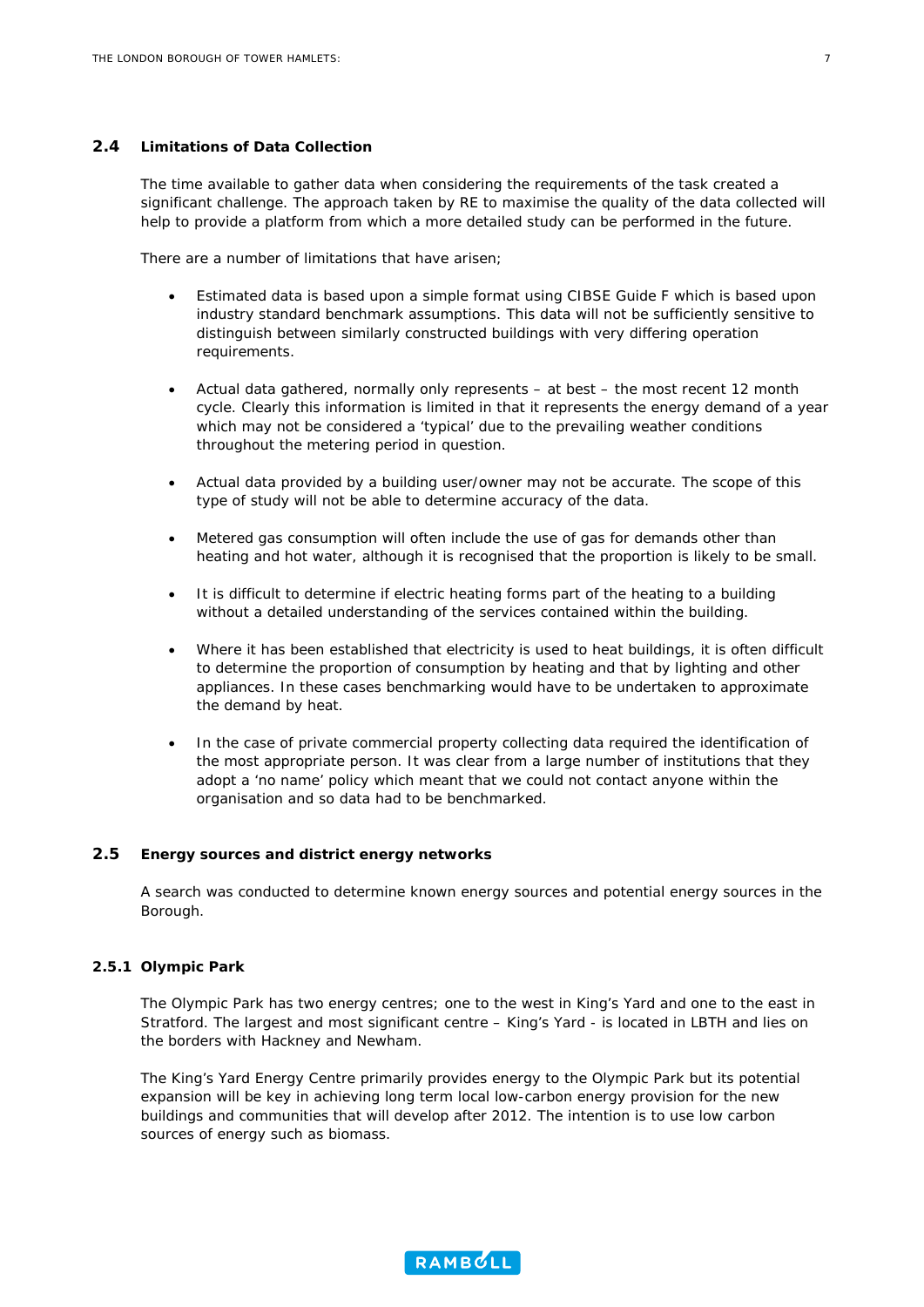The Energy Centre has been designed, financed and built by Cofely, a subsidiary of GDF SUEZ, together with approximately 16km of DH and cooling networks. It will be operated by Cofely for 40 years.

RE met with Cofely East London Energy (CELE) – the special purpose vehicle created to operate the energy centre and to ensure the energy produced is marketed beyond the Games - to determine available capacity from the energy centre. We were advised that the energy centre has been built to contain up to 210MW of heat capacity with roughly half of this capacity having already been installed. Any future expansion of the energy centre would be done so based on economically viable demand. The energy centre is design to allow expansion through a modular arrangement. Discussions with Cofely suggested that up to 5MW of heat energy may be available in the area adjacent to Fish Island.

It is likely that, as the major pipe infrastructure from the energy centre has already been installed, any future growth will be constrained by the existing pipe sizes.



**Figure 1 - King's Yard Energy Centre (courtesy of Cofely GDF Suez)**

In addition to the heat availability up to 57MW of cooling has been installed but most of this has been earmarked for the local Westfield and IBC developments.

The heat network system operates at 95/55°C flow and return temperatures.

#### **2.5.2 London Thames Gateway Heat Network**

The LDA is developing a sustainable DH system. The London Thames Gateway Heat Network (LTGHN) is a hot water heat network that aims to connect diverse sources of affordable low/zero carbon heat to existing and new developments helping to create sustainable communities.

The LDA envisage sources of heat to come from existing industrial plant already in operation in the London Thames Gateway with future energy sources connecting later as they emerge and demand grows.

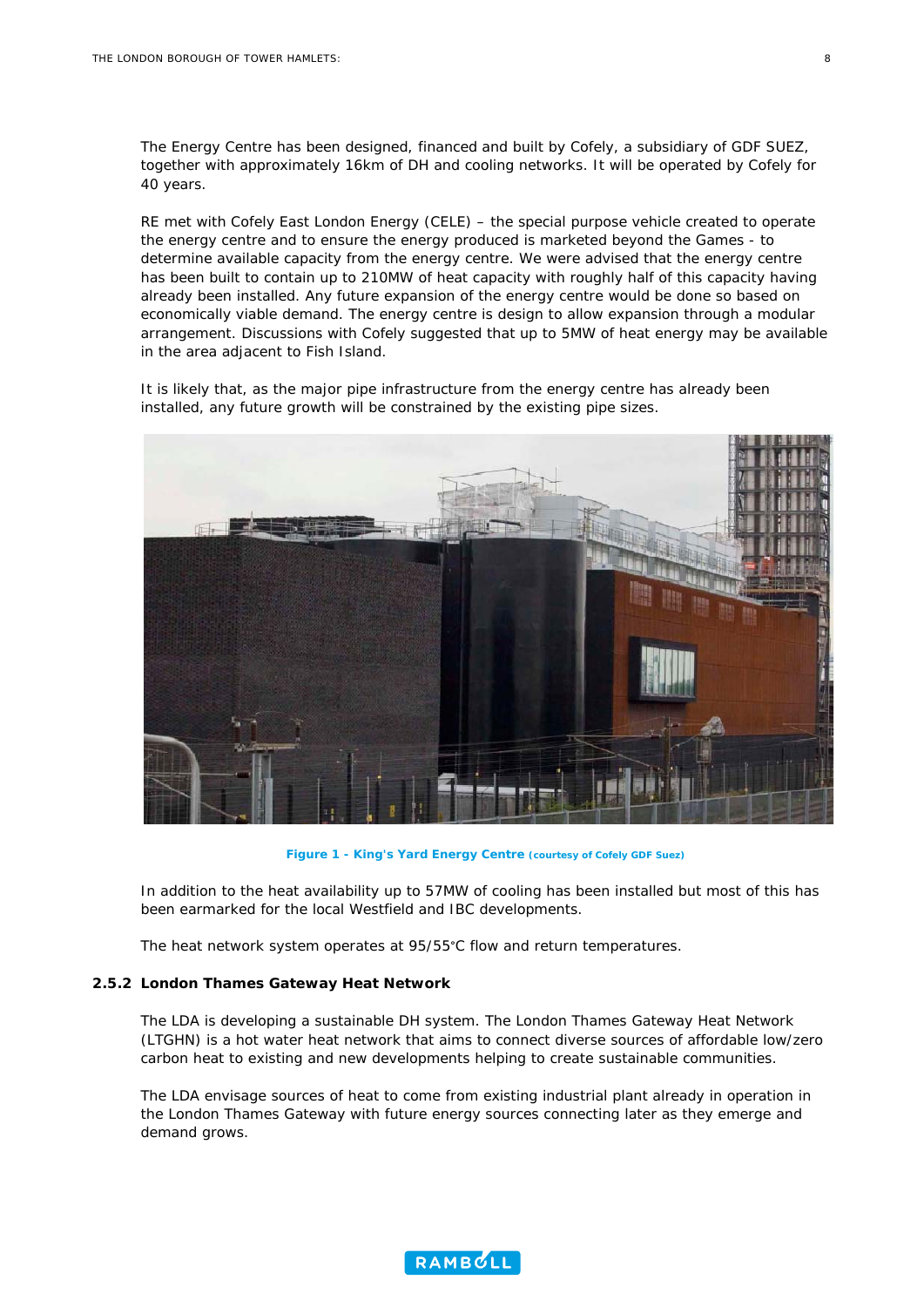The whole heat network will be built in periodic stages; the timing yet to be determined but it will initially draw in the Sustainable Industries Park (SIP), Barking Town Centre. The network will be separately started in the Royal Docks area. Future phase will see the joining of the Barking Town centre network with that in the Royals and further growth of the Network East and Westerly to Stratford.



**Figure 2 - LTGHN Vision Plan (courtesy of the LDA)**

The planned LTGHN, however, does not intend to reach as far as the LBTH as can be seen in [Figure 3](#page-10-0) although an option is retained to run the heat network into the Borough as far as Wood Wharf which could clearly provide benefit to the areas around Canary Wharf and Barkantine.



<span id="page-10-0"></span>**Figure 3 - Proximity of the LBTH to the LTGHN** 

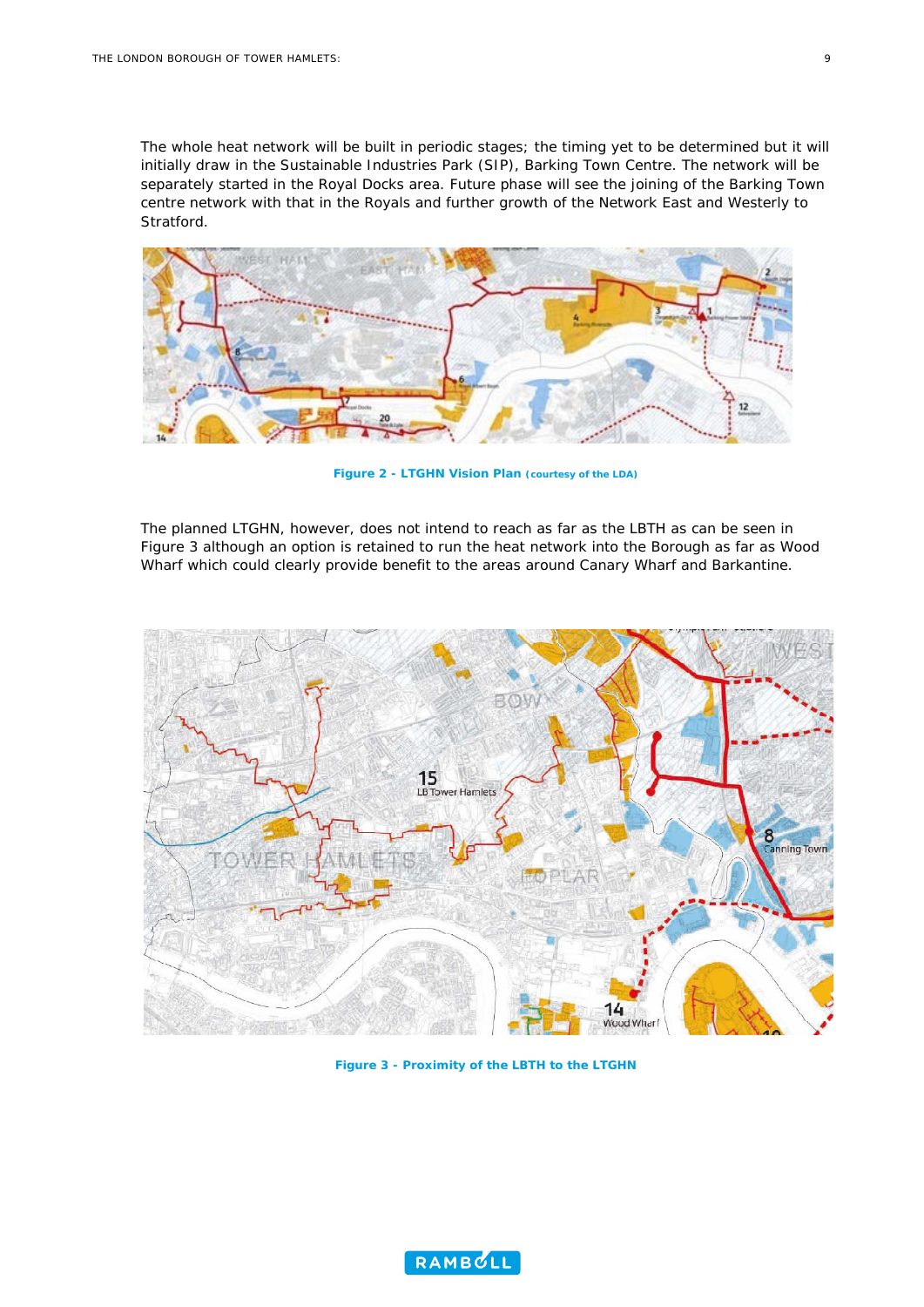#### **2.5.3 Barkantine District Heating**

Barkantine Heat and Power Company was originally jointly conceived by EDF Energy and LBTH Council's Energy Efficiency Unit and funded by DEFRA as a National Pathfinder scheme.

The Barkantine Energy Centre consists of a 1.3 MWe/1.6 MWth CHP gas engine, four 1.4 MW gas boilers act as back-up and standby and two 105  $m<sup>3</sup>$ thermal stores.

The thermal stores can hold 4.5 MWh of heat which is sufficient to cover up to 8 hours of heat demand across the DH Network. The DH network connected to the

energy centre consists of 4 km of pre-insulated pipes and operates at approximately 90/70°C flow and return temperatures. The heat network appears to have capacity for expansion and has points of connection in the network to achieve this.

RE contacted Barkantine Heat & Power but was unable to speak to anyone regarding the potential for expanding the energy centre. RE are aware that LBTH are encouraging the expansion of the Barkantine scheme to serve local buildings but further development has yet to take place.

#### **2.6 Local Development Framework**

LBTH has produced a number of Evidence Based documents as part of their Local Development Framework (LDF) and clearly recognise the important role, planning has to play in responding to climate change. As a result they have produced a Sustainable Energy & Enhanced Biodiversity Report.

The report, amongst many initiatives, highlights the vision and need to prioritise the use of renewable energy through the use of DE. This is proposed to be achieved by developing a borough-wide heat network [\(Figure 5](#page-12-0)).

LBTH has identified priority areas it considers suitable for DE;

- 1. Fish Island/Olympics Energy Centre/ Hackney Wick /adjacent proposed development in Hackney.
- 2. Bromley By Bow (N & S) linked to Newham Gas works site
- 3. Poplar Riverside and Leven Road Gas works site
- 4. Blackwall Reach and Robin Hood Gardens
- 5. Leamouth
- 6. Poplar/Chrisp Street
- 7. Bow Common Gas Works, Limehouse Cut & St Paul's area
- 8. Mile End
- 9. Barkantine CHP network and extension, Canary Wharf, Wood Wharf, Isle of Dogs development (west) including Westferry Printing Works & Greenwich View
- 10. Crossharbour District Centre & Isle of Dogs develop (East)
- 11. The Highway (Shadwell)
- 12. Wapping Printing Works & Tobacco Docks
- 13. Aldgate & Spitalfields development
- 14. Banglatown & Brick Lane
- 15. Pritchard Road Gas works Bethnal Green North

**Figure 4 - Barkantine Energy Centre (courtesy of Cofely GDF Suez)** 



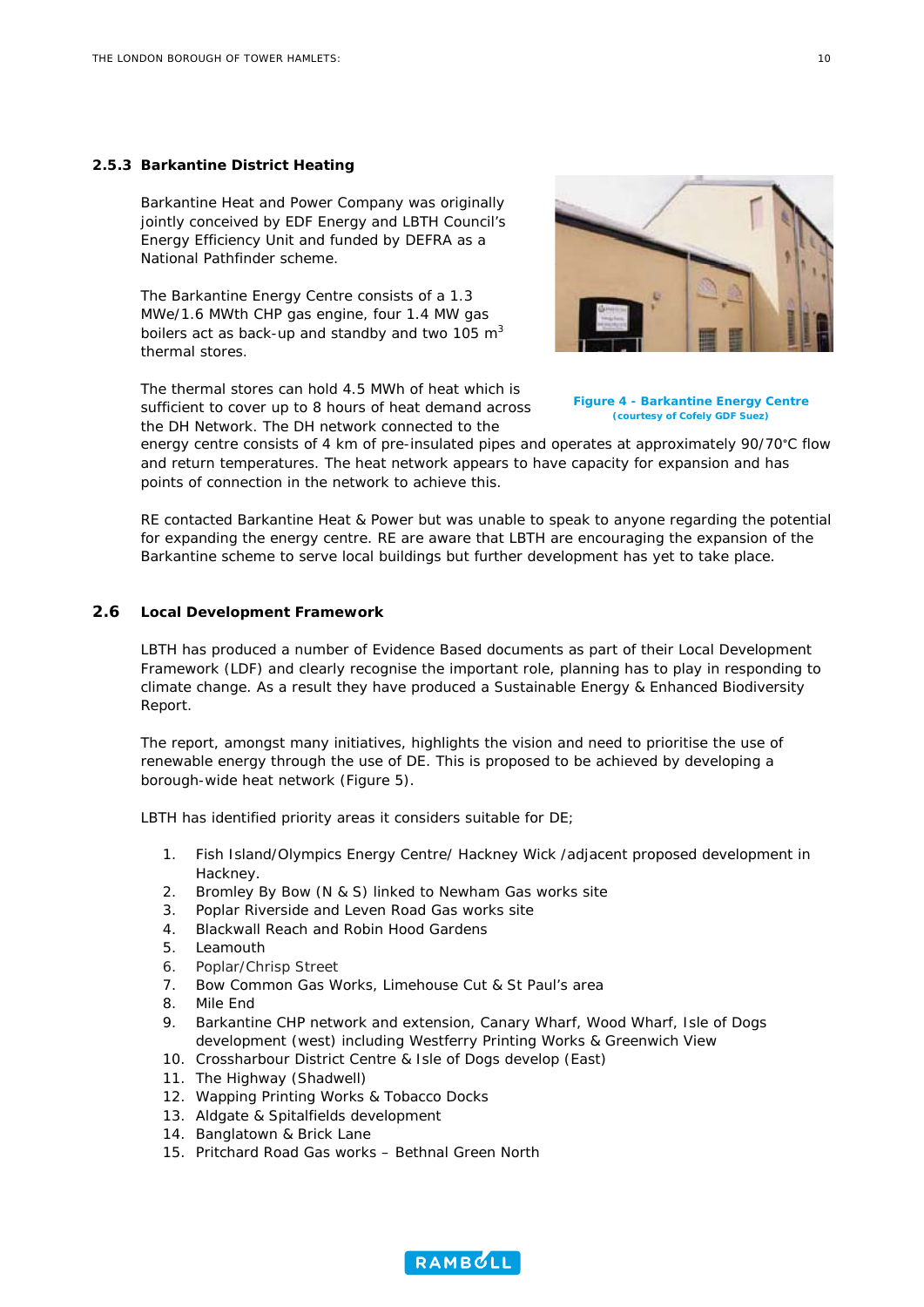

**Figure 5 - Potential DE Network and LDF Development sites** 

<span id="page-12-0"></span>LBTH has drawn up a heat network that connects some of these areas together and also addresses areas of housing that they have highlighted as needing heat systems replacement.

#### **2.7 Benchmarking**

Benchmarking of buildings was based primarily on a number of references and are summarised in [Table 3](#page-12-1) below. We have used an average annual consumption for housing based on all properties having an average floor area of  $61m^2$ . It is considered that this will be sufficiently representative of a mix of property sizes and sufficient for estimating the energy demand over the borough.

<span id="page-12-1"></span>

| <b>Building type</b>                          | MWh per Annum       |       | Reference                           |
|-----------------------------------------------|---------------------|-------|-------------------------------------|
|                                               | per m2 GIA per unit |       |                                     |
| 2 bed flat                                    |                     | 8.165 | Assuming 61 m2 per unit             |
| Housing                                       | 0.134               |       | 2 bed flat gas consumption.         |
| School - Primary (no pool)                    | 0.113               |       | GPG343                              |
| School - Secondary (no pool)                  | 0.108               |       | GPG343                              |
| Office                                        | 0.091               |       | <b>Energy Consumption Guide 019</b> |
| New office modelling results part L modelling | 0.068               |       | Based on part L modelling           |
| Future office - modelling part L 2010         | 0.026               |       | Based on Part L modelling           |
| Hotel -Luxury                                 |                     | 17.40 | CIBSE Guide F - Good Practice       |
| Hotel - Business/Holiday                      |                     | 15.08 | CIBSE Guide F - Good Practice       |

**Table 3 - Benchmarking Values** 

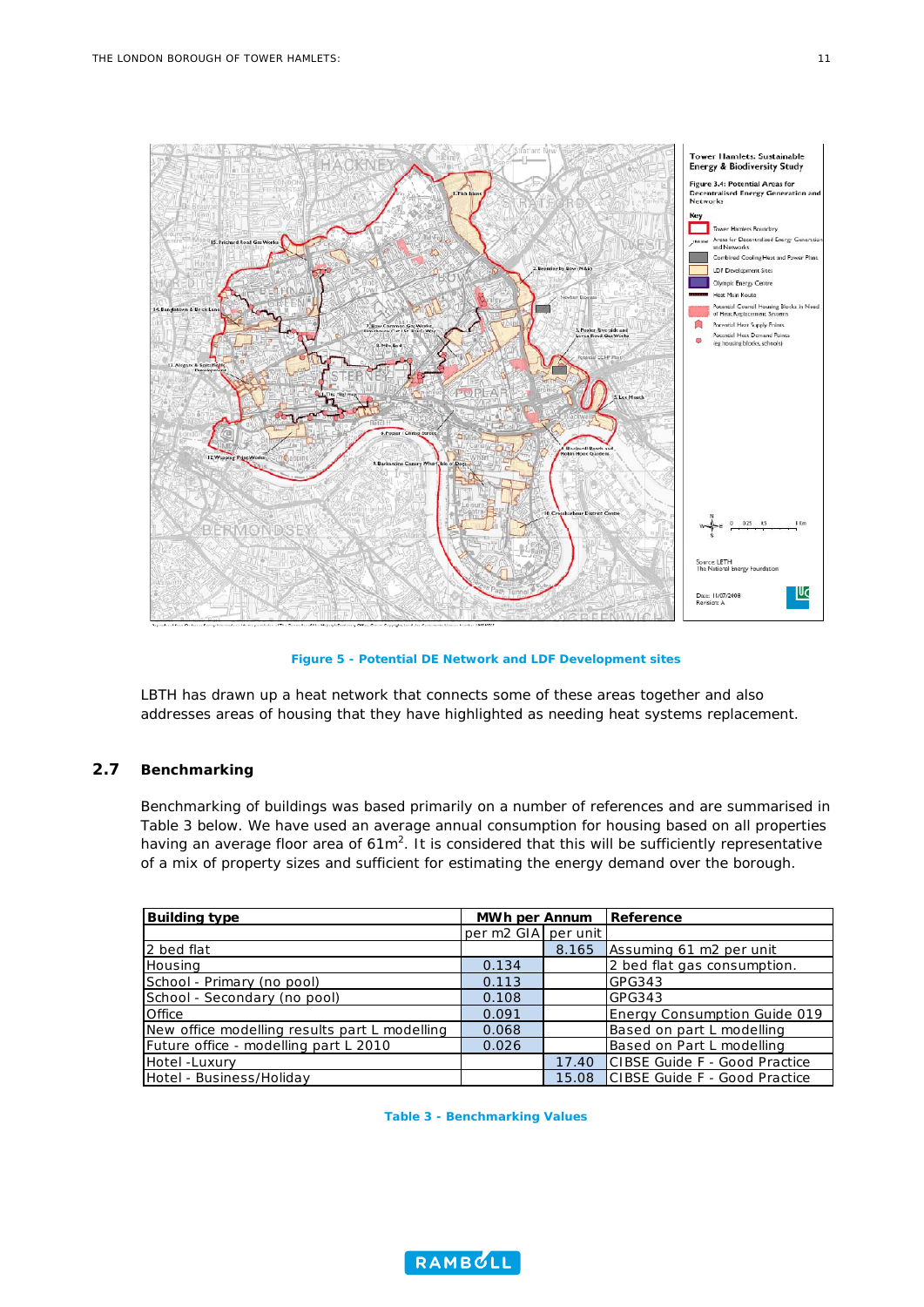## <span id="page-13-0"></span>**3. HEAT MAP ANALYSIS**

#### <span id="page-13-1"></span>**3.1 Criteria for Creating Clusters**

Clusters need to be developed around the existence of one or more of the following factors;

Large heat user(s)

• Large heat users are the most crucial element of any cluster development. Ideally a number of large energy users or a number of energy users concentrated into a small area creates an ideal environment. Often (one or more) anchor loads are sought as these can provide either a secure and sizeable income stream or be seen as a landmark building that influences the thinking of others in the vicinity.

Large heat producer

The provision of a primary energy source is also a requirement. Any successful network should seek out a local source of energy, preferably a source of waste heat. Waste heat would normally be assumed to come from a source which would normally have to "dump" heat as part of the process. Waste heat can often be secured at a price less than conventional energy sources from fossil fuel, for example. Where no such waste heat can be found, conventional sources of fossil or biomass should be sought.

Existing networks and/or new development(s)

- In some instances small heat networks may already have been developed and could form part of a new wider network; they may also contain a heat source that can be used either directly as a primary energy source or as future back-up. In most instances, however, they will have been sized to accommodate the intended load and have little capacity for expansion.
- Larger networks may also have been developed and the extent to which new networks and buildings can interlink would be subject to discussion with the operator of such a network.
- New developments can provide an ideal platform for creating a new heat network that is able to connect to a wider area. The new development can act as the anchor load and as the site of any primary energy source. This often makes the development of a wider network more viable as the initial asset provisions can be accommodated by the new development.

Public buildings(s)

• Connecting public buildings not only provides a series of potential anchor loads but also sends a very positive message to other building owners in the area. This action often provides assurance from prospective connectors, who may harbour concerns over that suitability and connectivity to a heat network.

Building Diversity

 In an ideal scenario a heat network should strive to secure a variety of buildings with differing demand profiles and heat loads. This variation helps to optimise the sizing and selection of heat network equipment. It should be noted that whilst this is desirable, it is by no means essential that this should always apply.

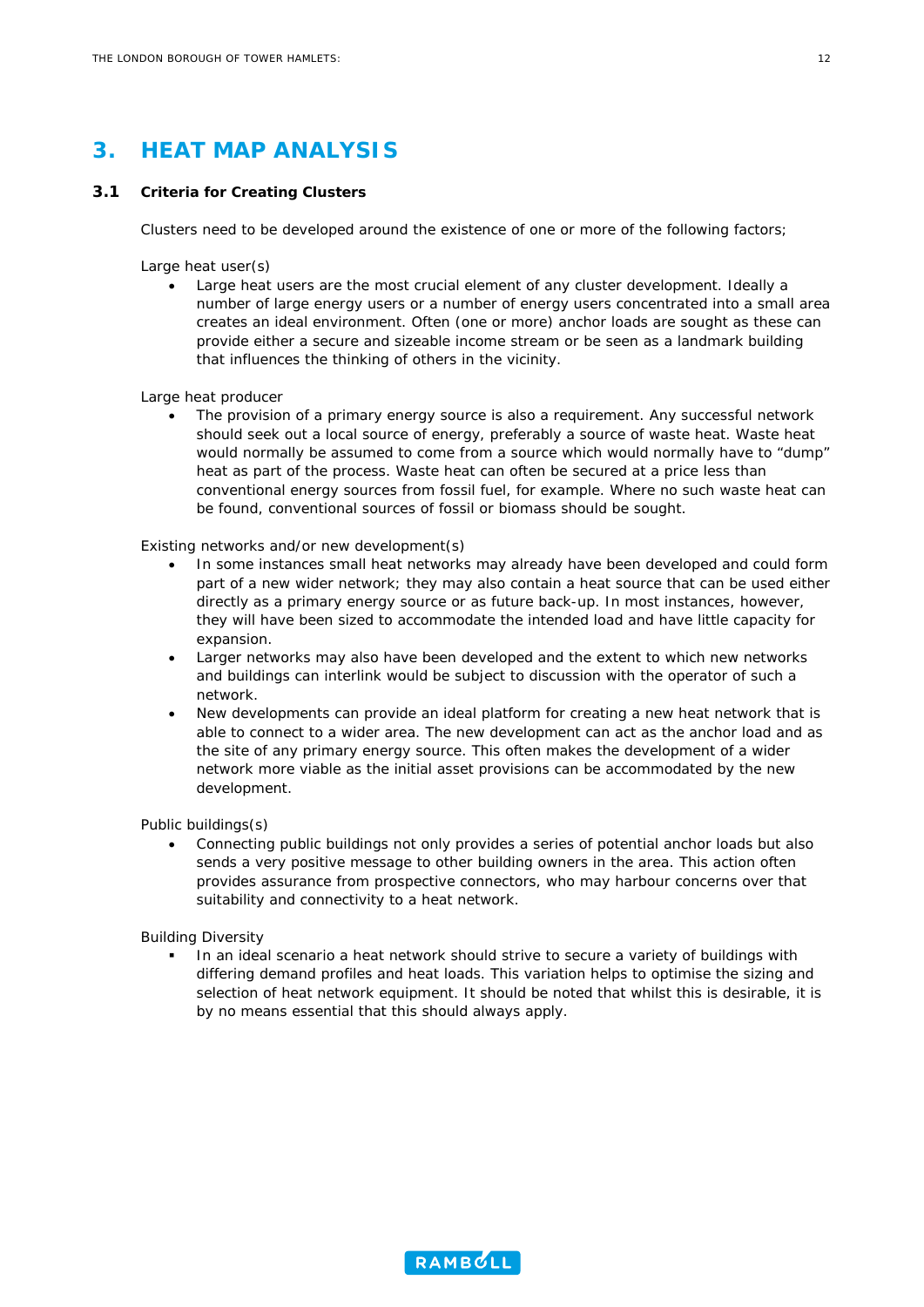#### **3.2 Cross Borough Opportunities**

The LBTH is bordered by six Boroughs;

- The City of London
- LB of Hackney
- LB of Newham
- LB of Southwark
- LB of Greenwich
- LB of Lewisham

#### **3.2.1 The City of London**

The area bordering Tower Hamlets has a number of developments and, in itself, could act as a cluster and could provide an opportunity to the City of London. There are no energy centres in this area and indications are that none could be reasonably developed.

#### **3.2.2 Hackney**

The border between the LBTH and Hackney is quite extensive but the potential for DE crossborder cooperation appears limited.

Hackney Wick is close to the King's Yard Energy Centre of the Olympic Park and has been highlighted as a potential connection to this area.

#### **3.2.3 Newham**

RE was not able to determine any cross-borough opportunities in the time available for this project.

#### **3.2.4 Southwark**

The London Borough of Southwark neighbours the LBTH but is separated by the River Thames. Southwark has identified a number of opportunities in the north of the Borough but these are predominant in the area around the South Bank/Blackfriars.

The area around London Bridge and Tower Bridge, and the Tabard Gardens areas also Guy's Hospital has been identified as a potential anchor load for the London and Tower Bridge subareas. The Canada and Surrey Water areas have development proposals and may offer some potential if a suitable tunnel crossing can be secured but is considered outside the range of interconnection due to the investment required for any tunnel and pipe installation.

#### **3.2.5 Greenwich**

The London Borough of Greenwich neighbours the LBTH but is separated by the River Thames.

We understand that Greenwich is actively involved in developing DE in its borough. The Greenwich Peninsula has seen development over the years with a CHP/DH system supplying energy to the Greenwich Millennium Village. Development of the remainder of the Peninsula is being planned and RE understands that DE is considered as a solution to the future energy needs.

Any potential to link LBTH with Greenwich would be subject to a river crossing that would require significant investment and a heat demand to match that investment.

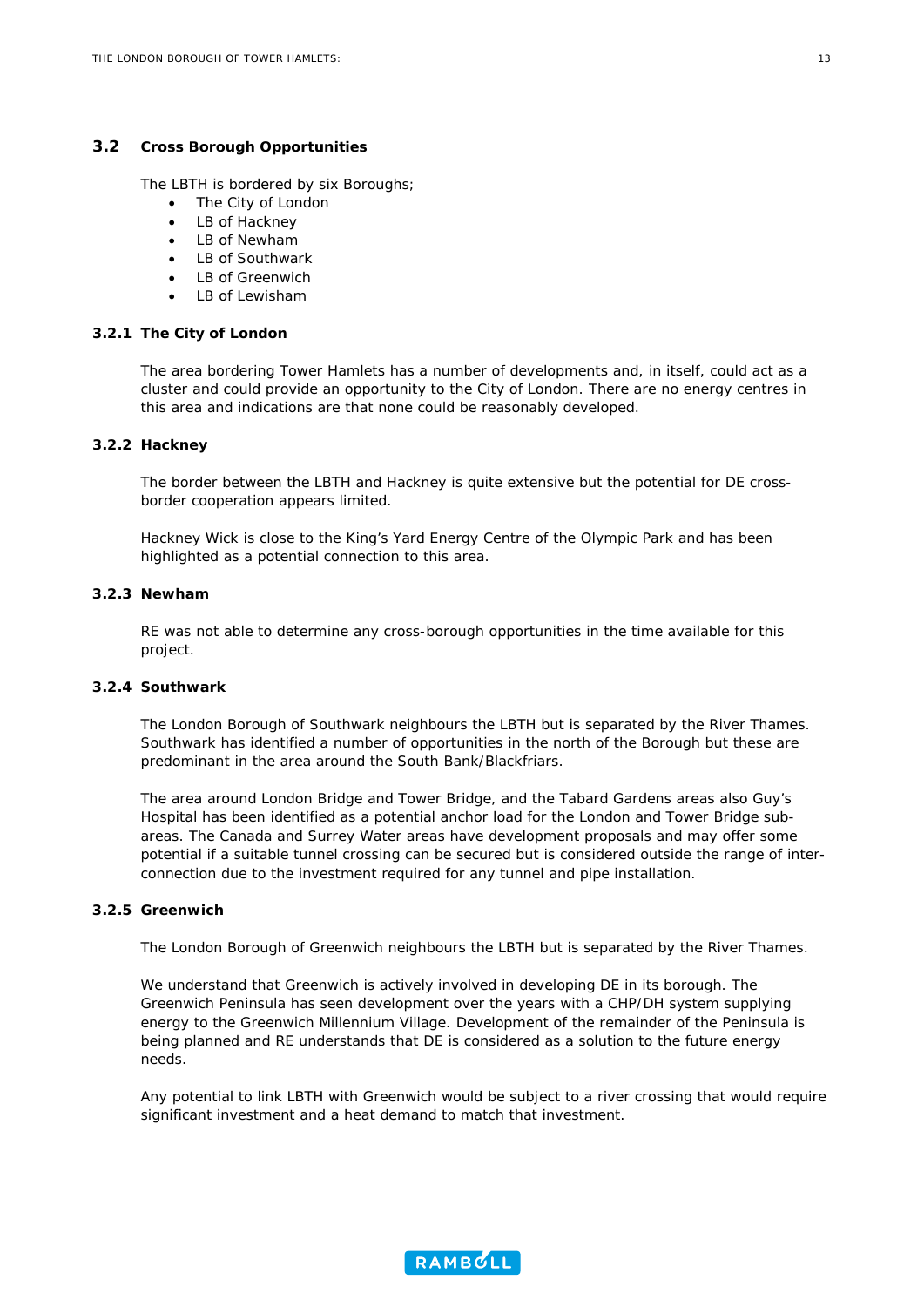#### **3.2.6 Lewisham**

The London Borough of Lewisham neighbours LBTH but is separated by the River Thames. Lewisham is home to SELCHP which could offer a significant energy source if a suitable tunnel crossing is available. SELCHP is being targeted by Lewisham, Southwark, Lambeth and potentially Greenwich as a source of low-carbon energy.

The Deptford Park area has development opportunities but it is considered that any river crossing would require significant infrastructure and thus, significant heat load to justify the investment.

#### **3.3 Results**

The results of the data collection exercise are contained in the LDA Template, attached as an appendix and summarised below.

In total RE were able to gather data from 682 buildings. Of this total, the data from 609 buildings was received through the NI 185 database from LTBH.

In addition, RE targeted a further 83 buildings (not featuring in the NI 185 database). The success of data gathering from these buildings is illustrated in [Figure 6](#page-15-0).

"No Success" indicates that neither a company nor a responsible person could be contacted. In these instances it was necessary to apply a benchmark to the building to obtain estimated heat data.

"Partial Success" indicates that we were successful in contacting a company and/or finding a responsible person or some data was received in order to benchmark, but that no consumption data was received.

"Success" indicates that we were successful in contacting a company and/or finding a responsible person and that data was received.

RE attempted to contact 23 housing associations through various sources but only 1 responded but without any data. All housing association data was benchmarked from the information held by the LDA.



<span id="page-15-0"></span>**Figure 6 - Breakdown of data gathering results by success** 

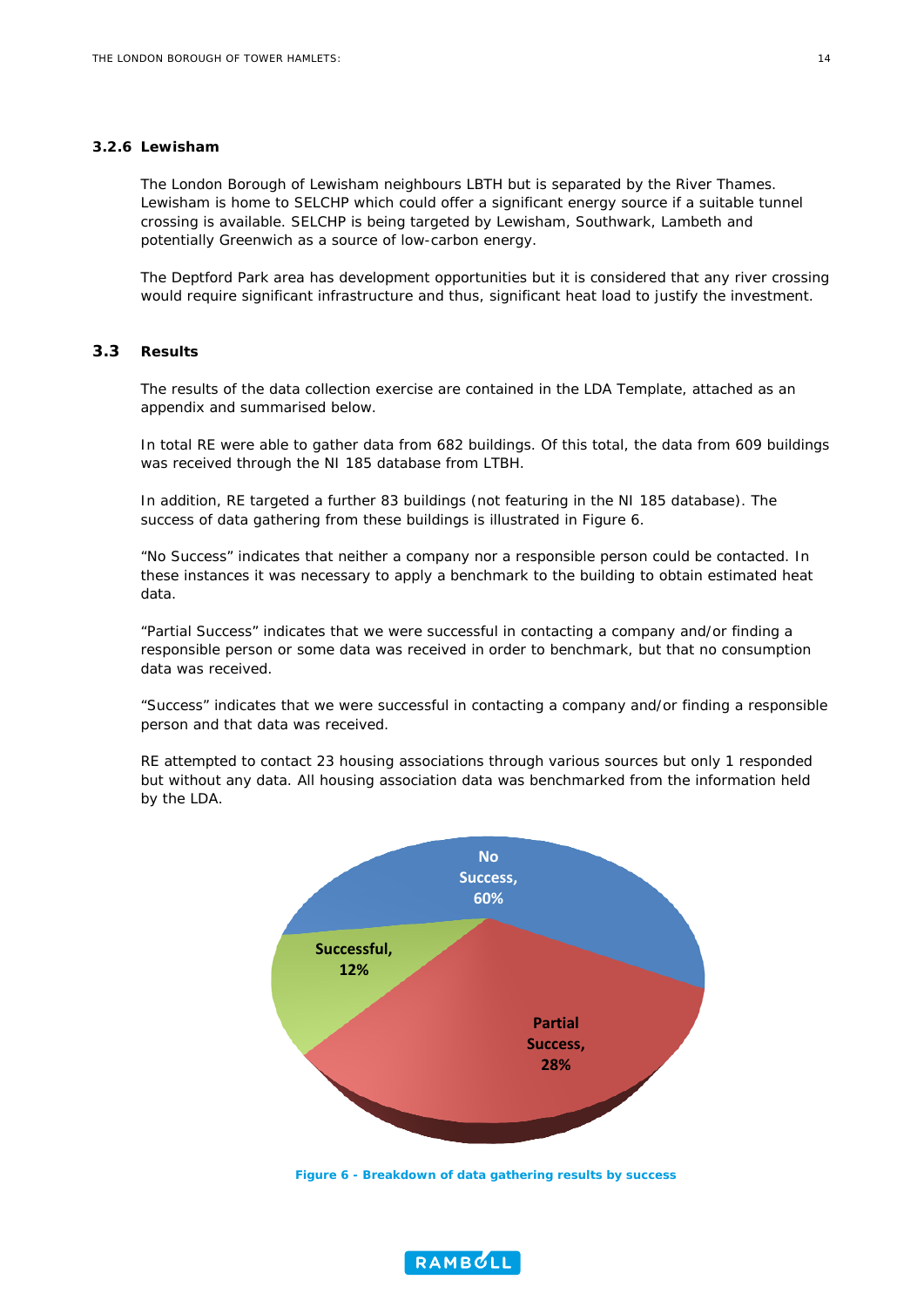[Table 4](#page-16-0) summarises the data collection by building type and [Table 5](#page-17-0) summarises the data by building ownership.

A number of maps have been produced and are attached in Appendices as follows:

- Appendix A illustrates the raw data collected by building type over the borough.
- Appendix B illustrates the building data using graduated scaled points of reference to highlight the magnitude of energy demand for a given site.
- Appendix C illustrates the data collected by building type but also showing the Masterplan and Site and Placemaking DPD sites.
- Appendix D illustrates the chosen Cluster areas (see 3.4)
- Appendix E illustrates the data collected by building owner but with planning applications identified.

It can be seen that residential property accounts for a substantial amount of energy demand as does private commercial. The private commercial load is predominantly based in the Canary Wharf area.

| <b>Type of buildings</b>                         | <b>Subtotal</b> | <b>Subtotal</b><br>[MWh] | <b>Floor Area</b><br>[m2] | <b>Residential</b><br><b>Units</b> |
|--------------------------------------------------|-----------------|--------------------------|---------------------------|------------------------------------|
| Multi-address buildings                          | 331             | 216,682                  |                           | 26,529                             |
| Sport & Leisure facilities                       | 12              | 10,345                   | 23,640                    |                                    |
| Prisons                                          |                 |                          |                           |                                    |
| Hotels (> 99 units or 4,999 m2)                  | 24              | 66,552                   | 32,503                    | 557                                |
| <b>Education facilities</b>                      | 115             | 67,130                   | 297,468                   |                                    |
| Police stations                                  | 10              |                          |                           |                                    |
| Fire stations                                    | 6               | 710                      | 7,126                     |                                    |
| <b>NHS</b>                                       | 15              | 72,526                   |                           |                                    |
| Central government estate                        |                 |                          |                           |                                    |
| Local government estate                          | 19              | 4,553                    | 49,478                    |                                    |
| <b>Museums &amp; Art Galleries</b>               | 26              |                          |                           |                                    |
| Churches                                         |                 |                          |                           |                                    |
| Private residential (> 149 units or<br>9,999 m2) | 19              | 59,652                   | 72,769                    | 7,855                              |
| Private commercial (> 9,999 m2)                  | 44              | 239,569                  | 2,195,988                 | 1,900                              |
| Other public buildings                           | 61              | 10,708                   | 42,550                    |                                    |
| <b>TOTAL</b>                                     | 682             | 748,427                  | 2,721,637                 | 36,841                             |

<span id="page-16-0"></span>**Table 4 - Summary of data collection by building type** 

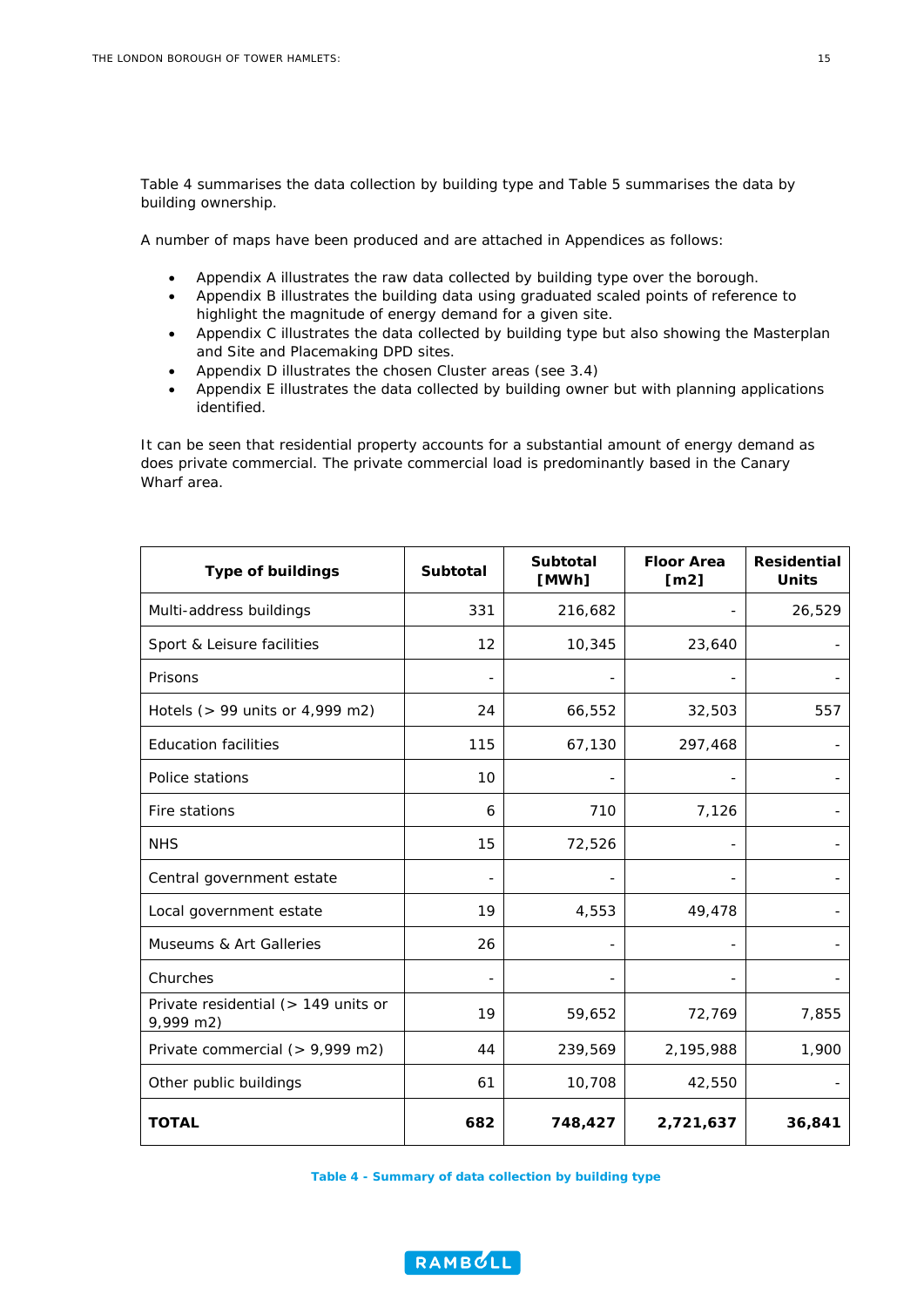| <b>Ownership of buildings</b> | <b>Subtotal</b>          | <b>Subtotal</b><br>[MWh] | <b>Floor Area</b><br>[m2] | <b>Residential</b><br><b>Units</b> |
|-------------------------------|--------------------------|--------------------------|---------------------------|------------------------------------|
| Central government            | 25                       | 72,526                   |                           |                                    |
| Local government              | 204                      | 71,115                   | 413,251                   |                                    |
| Other public                  | 8                        | 21,239                   | 7,126                     |                                    |
| Private                       | 445                      | 583,547                  | 2,301,260                 | 36,841                             |
| Other                         | $\overline{\phantom{0}}$ |                          | $\overline{\phantom{0}}$  |                                    |
| <b>TOTAL</b>                  | 682                      | 748,427                  | 2,721,637                 | 36,841                             |

**Table 5 - Summary of data collection by ownership** 

<span id="page-17-0"></span>For the buildings in [Table 4](#page-16-0) other total key figures are shown in [Table 6](#page-17-1) below.

|       | Fuel<br>Consumption<br>[MWh] | <b>Floor</b><br>area<br>$\mathsf{Im}21$ | <b>Dwellings</b><br>[units] |
|-------|------------------------------|-----------------------------------------|-----------------------------|
| Total | 748,427                      | 2,721,637                               | 36,841                      |

#### **Table 6 - Key numbers totals**

<span id="page-17-1"></span>The collected data has been sorted to show the numbers of buildings (x-axis) that consume a level of heat energy in MWh per annum (y-axis) in [Figure 7](#page-18-0). This diagram illustrates very well the propensity for buildings to have a high demand; at least 125 of the buildings identified consume over 1,000MWh heat per annum.

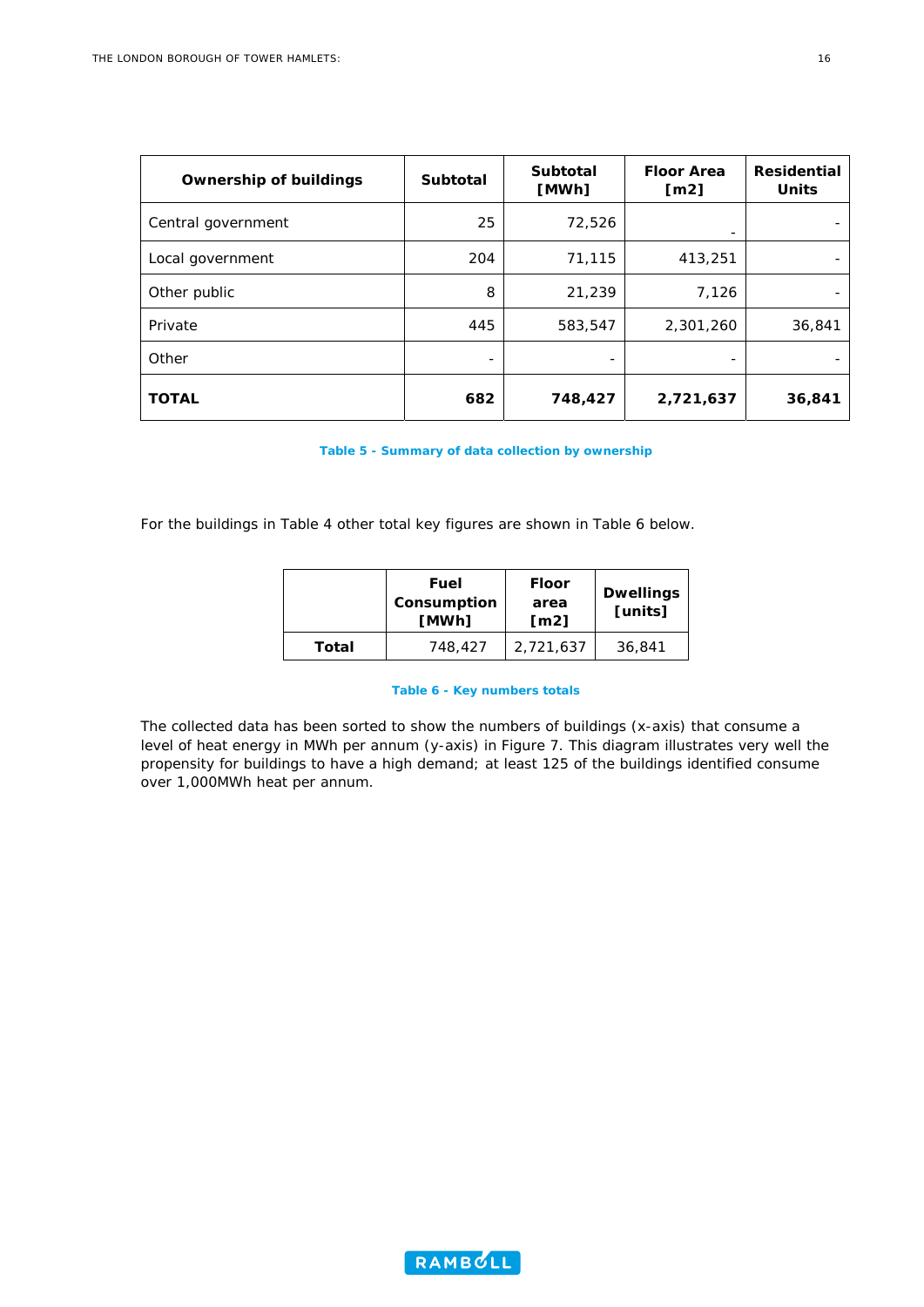

**Fuel Consumption Curve [MWh]** 

#### <span id="page-18-0"></span>**3.4 Cluster areas**

Whilst a number of buildings have been identified throughout the Borough, it is necessary to identify a number of smaller areas that could be focused upon to provide potential for heat network development.

With the criterion listed above [\(3.1](#page-13-1)) in mind, the process by which a cluster area is determined is by trying to group as many large heat users together as possible and at the same time corral as many of the smaller heat users as possible. The cluster areas are also determined by areas where an energy strategy is already in process or where planning permission is being sought or given to a larger residential and/or mixed use development.

This process may result in a cluster area crossing larger roads, railways and rivers just as it could be excluding some buildings that appear to be within reach, but it would be expected that a detailed feasibility study would determine the scope for a heat network within the areas. The following clusters have been created and are illustrated in Appendix D.

#### **3.4.1 Bromley by Bow**

This area contains a number of multi-tenanted housing developments some of which has been identified by LBTH as needing heat system replacement. The area around Three Mill Lane has been identified in the Council's Masterplan and nearby areas has been cleared for redevelopment. The majority of buildings in this cluster area comprise housing and schools.

Redevelopment has taken place over recent years which may render the existing heating systems redundant if connected to a heat network.

Within this Focus Area 24 buildings/connections have been identified.

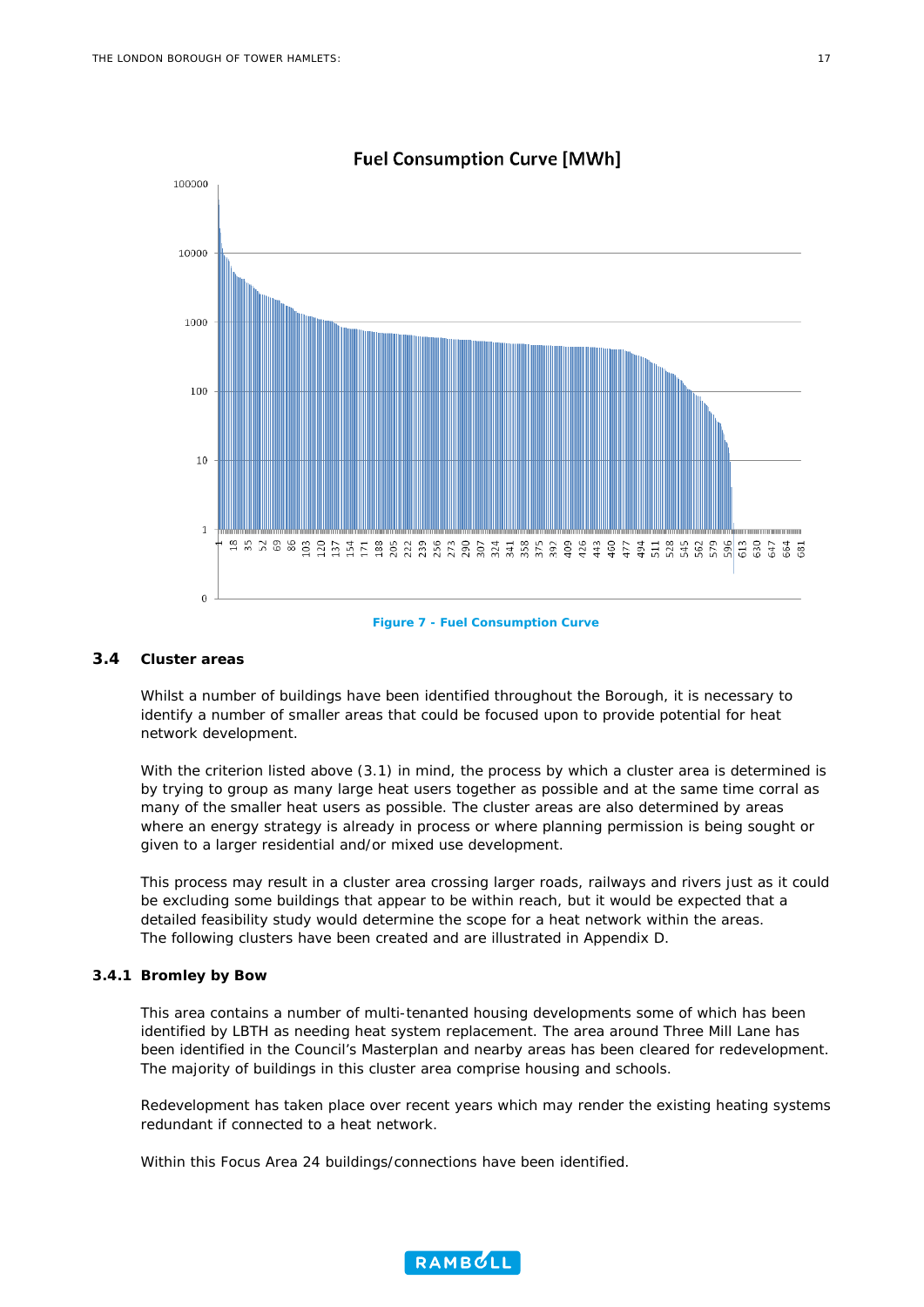#### **3.4.2 Stepney**

Queen Mary University of London University could provide a basis for local area network with commercial developments to help create anchor loads straddling Mile End Rd. Other major loads include London Independent Hospital, Stepney Green College and Mile End Hospital.

There is significant housing (Ocean Estate) around the area of Shandy Park.

Within this Focus Area 33 buildings/connections have been identified.

#### **3.4.3 Aldgate/Whitechapel**

The Royal London Hospital could provide a basis for an energy centre and heat network. The Aldgate/ Leman St /Alie St area development, identified in the Council's Masterplan may offer significant potential for both an energy load and an energy centre site.

If developed strategically links could be made with Stepney and/or Wapping but significant rail infrastructure divides the area.

Within this Focus Area 82 buildings/connections have been identified.

#### **3.4.4 Mile End**

Mile End Leisure centre could be the anchor load and site for an energy centre. Housing dominates this area with a good concentration of housing around Wellington Way, Eric Estate, Terby Estate and The Bede Estate. It should be noted that this area is subject to redevelopment plans.

Within this Focus Area 22 buildings/connections have been identified.

#### **3.4.5 Wapping**

News International is a major commercial player that could become a significant heat consumer or even be able to contribute to energy provision. A number of multi-tenanted buildings populate this area and a number of local authority buildings but they are evenly distributed and none offer significant energy demands.

Within this Focus Area 52 buildings/connections have been identified.

#### **3.4.6 Bethnal Green**

The London Chest Hospital could act as basis for an energy centre and heat network. Significant housing around and Old Ford Rd and Mace St would suggest this has potential for creating a heat network. The area to the north of Hackney Road has been identified in the Council's Site and Placemekaing DPD which, depending on time and type of development, could tie in with the housing on Old Bethnal Green Rd.

Within this Focus Area 34 buildings/connections have been identified.

#### **3.4.7 Blackwall**

There is a mix of commercial, housing and hotels in a relatively small area. The combined buildings offer a high heat load density but have significant road and rail (DLR) infrastructure dividing the area. The presence of small wharfs may hinder growth of a network in this area.

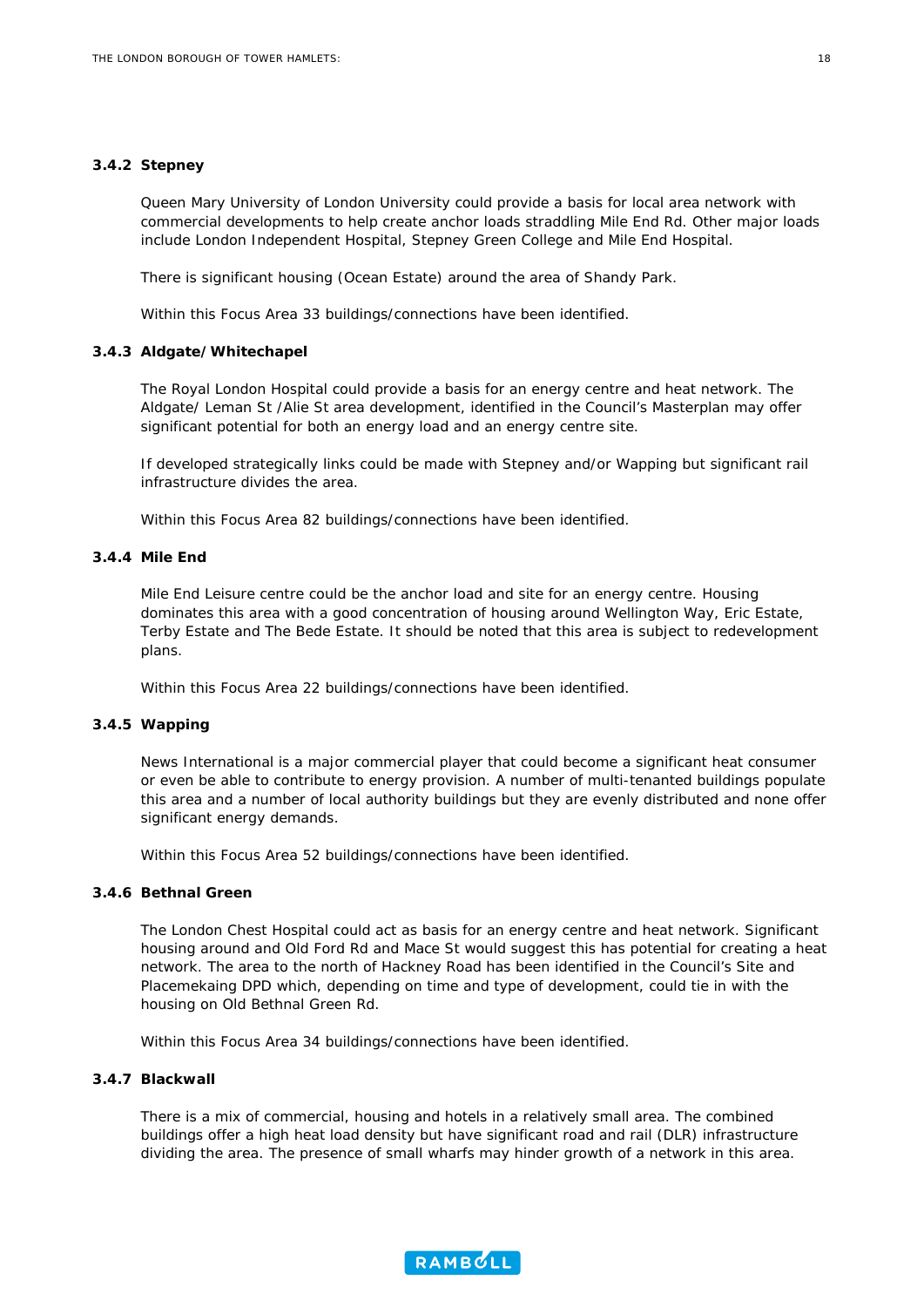Within this Focus Area 28 buildings/connections have been identified.

#### **3.4.8 Canary Wharf**

Extensive existing commercial developments would make ideal loads for a network in this area. Clearly the buildings in this area may well employ localised CHP which may impede the development of a network in this area. Opportunities exist for a network, however, when these CHP units come to the end of their working life.

Within this Focus Area 51 buildings/connections have been identified.

[Table 7](#page-20-0) summarises the estimated heat demands and loads for each of the Focus Areas.

| <b>Focus Area</b>        | <b>Estimated heat demand</b><br>(MWh/yr) | <b>Estimated Max. Heat</b><br>Load (MW) |
|--------------------------|------------------------------------------|-----------------------------------------|
| 1. Bromley by Bow        | 18,471                                   | 7.7                                     |
| 2. Stepney               | 45,276                                   | 18.9                                    |
| 3. Aldgate/Whitechapel   | 101,753                                  | 42.4                                    |
| 4. Mile End              | 16,156                                   | 19.2                                    |
| 5. Wapping               | 40,684                                   | 17.0                                    |
| 6. Bethnal Green         | 21,580                                   | 9.0                                     |
| 7. Blackwall             | 41,030                                   | 17.1                                    |
| 8. Canary Wharf          | 257,445                                  | 107.3                                   |
| <b>TOTAL HEAT DEMAND</b> | 542,395                                  | 226.0                                   |

<span id="page-20-0"></span>**Table 7 - Cluster Area heat demands and loads for potential DH network(s)** 

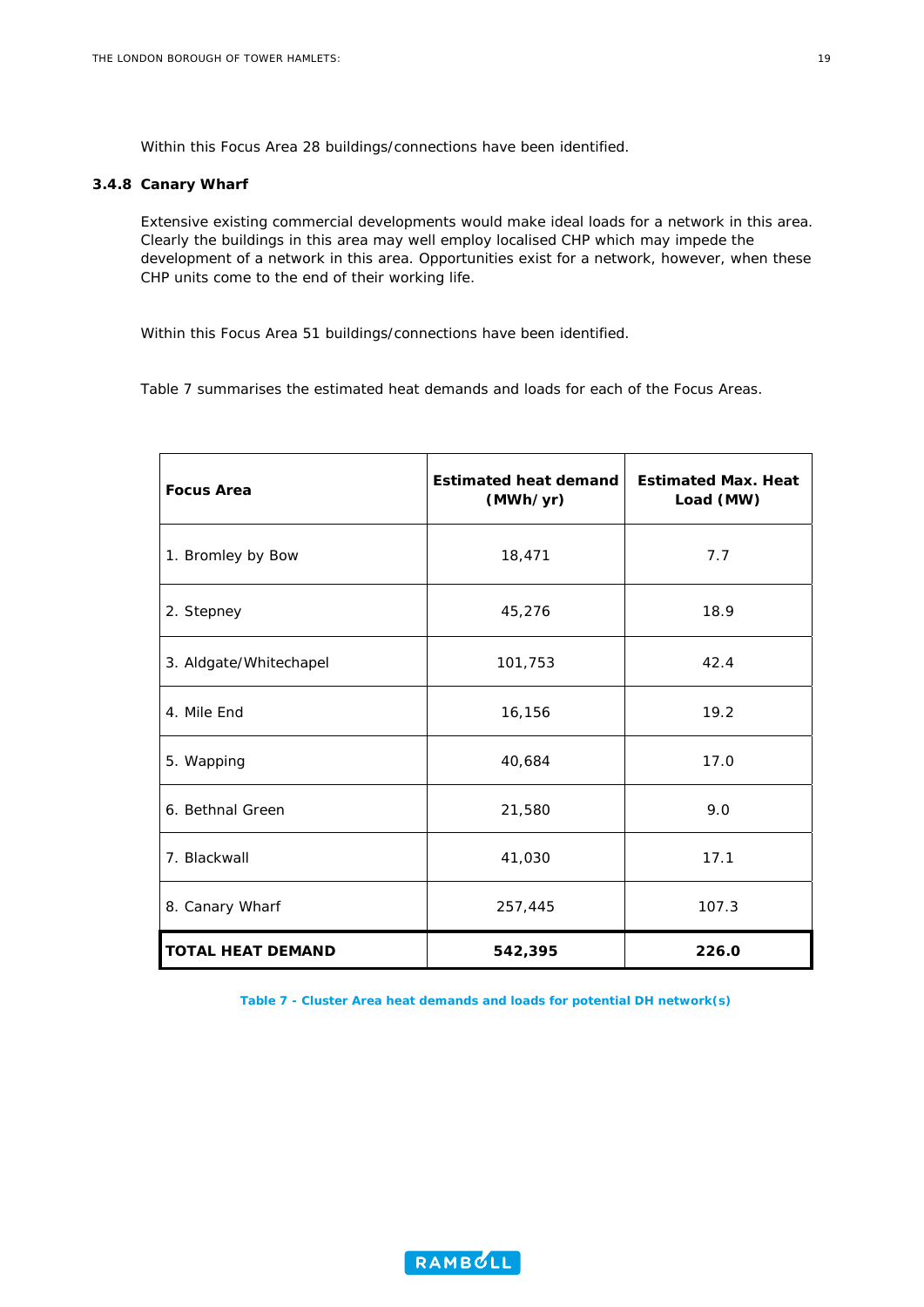## <span id="page-21-0"></span>**4. SAMPLE HEAT NETWORK**

#### **4.1 Pre-conditions**

The outline of the DH network considered in this assessment is based on the conditions described below.

The flow and return temperatures have been chosen as 90ºC and 50ºC. The distribution network is recommended as being pressure rated at 10 bar. A maximum pressure of 10 bar, a static pressure of 1.5 bar and a pressure difference of 1 bar at the end-user installations has also been assumed for the hydraulic optimisation.

The necessary pipe dimensions are estimated by using the software package "SYSTEM RORNET", which is a simulation programme for hydraulic and thermal analysis of DH networks. SYSTEM RORNET (SR) calculates the optimum diameters of the pipes based on knowledge about temperature difference between flow and return, pressure levels, costs for piping and the maximum velocity in the pipes. SR is a software package specifically developed by RE for DH and cooling network optimisation and is considered a leading industry software package.

#### **4.2 Heat Loads and Diversity**

Heat loads are used for network dimensioning and are calculated based on the annual heat demand.

In a DH network the branch supplying a single consumer is designed for the consumers peak load demand. A distribution pipe supplying several consumers is not designed for supplying all the consumers with their peak load demand at the same time; the individual peak load demands will not occur at the same time due to diversity. Therefore, the peak load demand of each consumer has to be multiplied by a diversity factor to find the heat load that the distribution pipe should be designed for.

The estimated annual heat consumptions in [Table 8](#page-21-1) are turned into maximum heat loads using a yearly utilisation time and taking diversification in the system into account.

The rounded heat demands and network heat loads for the scheme are shown in [Table 8](#page-21-1).

| <b>Modelled Area</b>      | <b>Estimated heat</b><br>consumption<br>(MWh / Annum) | Max. Heat<br>Load (MW) |  |
|---------------------------|-------------------------------------------------------|------------------------|--|
| Blackwall<br>18 consumers | 27,555 MWh                                            | 7 MW                   |  |

**Table 8 - Rounded heat demands and loads estimated for the potential DH network.** 

#### <span id="page-21-1"></span>**4.3 Network Layout**

A network layout has been developed for illustrative purposes and is shown as an output from RE's System Rornet software Figure 10 and overlaid on a map (in red dotted) Figure 9.

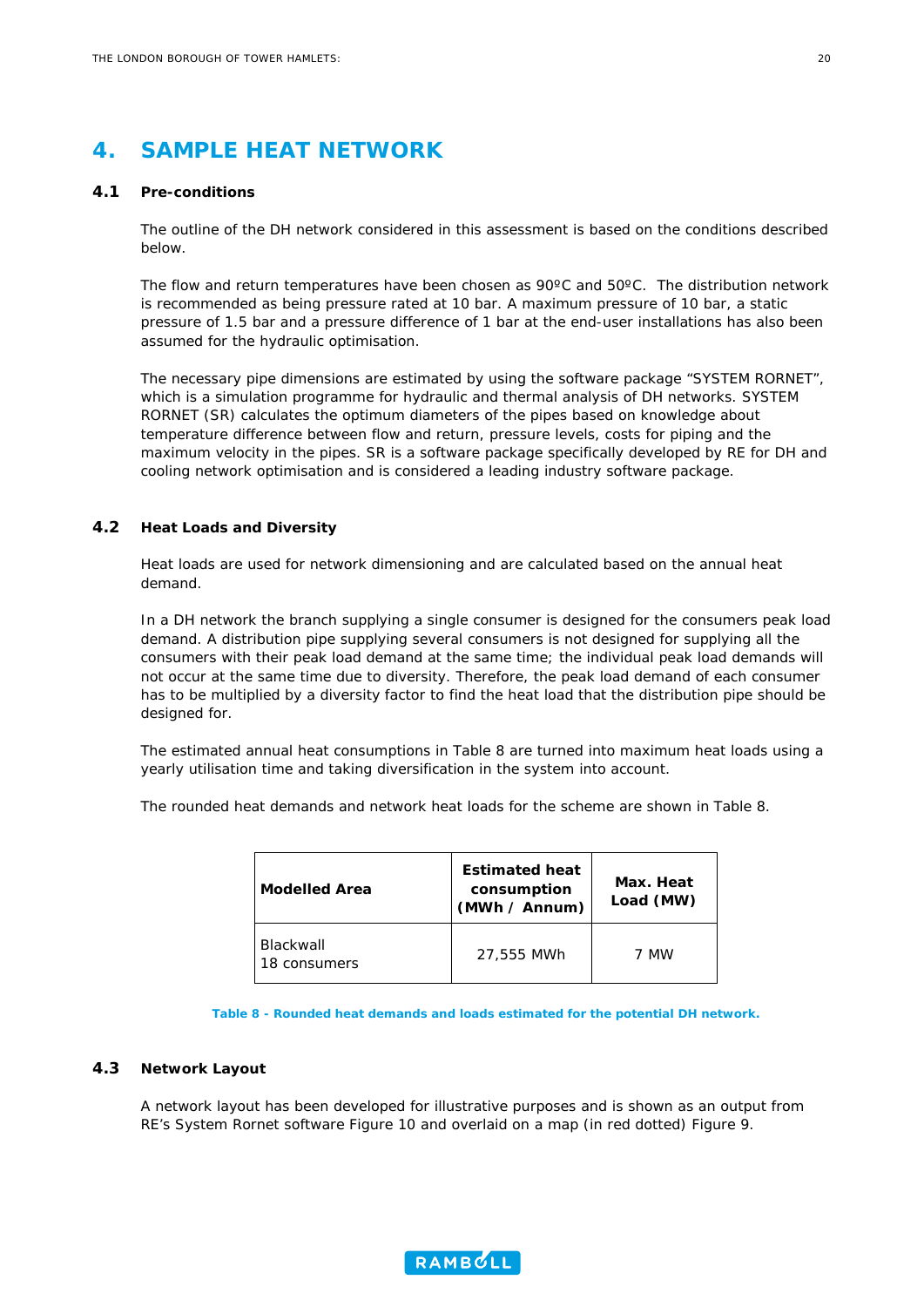As we have not yet identified an energy centre, we have assumed a notional position for the purposes of this exercise that ultimately may not be achievable.

The total length of the network is approximately 1.5 km. The largest pipe dimension is DN200. The energy centre would be located north of the network.



#### **4.4 Heat Loss from the Network**

The network heat loss has been estimated based on the proposed pipe dimensions, the flow and return temperatures and the assumption that the surrounding soil is at 10 °C. The heat loss in a full load situation is found to be around 73 kW which gives a heat loss of about 580 MWh per annum or 2.1% of total energy generated. The measure of heat losses will vary throughout the year as demand rises and falls with the seasons.

#### **4.5 DH Main Network Cost Estimate**

The 'Blackwall' network costs have been estimated at £1.4 million. This excludes the cost of the energy centre and any modifications required by buildings to connect to the heat network. The cost does reflect hard dig civil work but excludes significant traffic control that would be applicable to very dense urban areas.

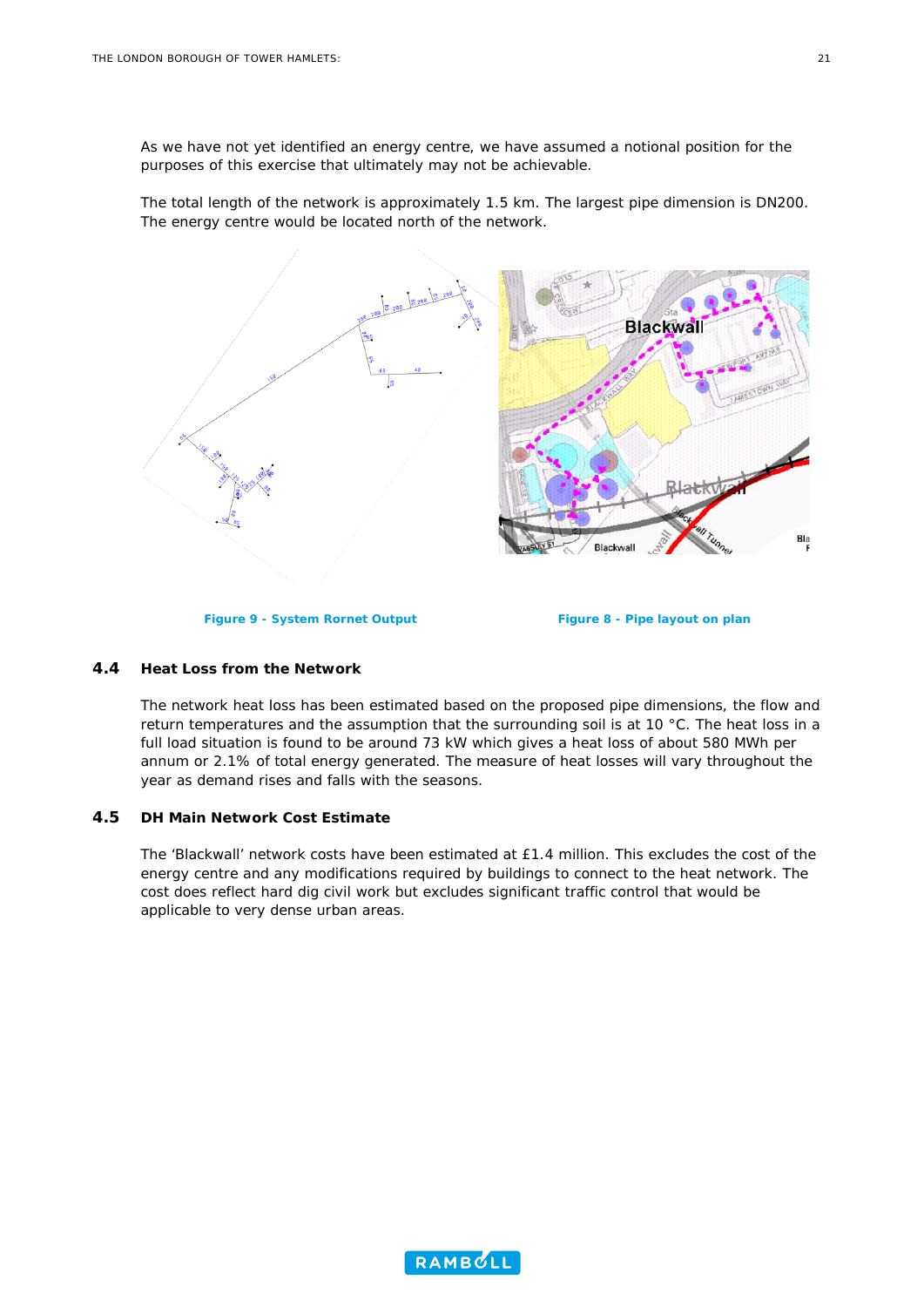#### **5.IMPLEMENTATION PLAN**

Following the identification of the DE opportunities it is important to develop a high level Implementation Plan that helps LBTH to set out the steps to progress the identified opportunities. For each opportunity, key components have been identified that will help drive forward any proposal such as where an energy strategy is already in process or where planning permission is being sought or given to a larger residential and/or mixed use development; this should also include the requirement for further study. Identified barriers have been included to highlight issues that may hinder the development of an opportunity. Identifying the next steps, key dates for action and responsible persons within the Borough have not been completed within the time available for the report. LBTH have indicated that this work will be concluded after this Report has been concluded.

|   | <b>DE Opportunity</b>                                                     | <b>Priority</b>                                                           | <b>Notes</b>                                                                                                                                     | <b>Planning Status</b>                                                              | <b>Barriers</b>                                                   | <b>Next Steps</b>                                                          | <b>Key dates</b>                                                                                                | <b>Responsible</b><br>person              |  |
|---|---------------------------------------------------------------------------|---------------------------------------------------------------------------|--------------------------------------------------------------------------------------------------------------------------------------------------|-------------------------------------------------------------------------------------|-------------------------------------------------------------------|----------------------------------------------------------------------------|-----------------------------------------------------------------------------------------------------------------|-------------------------------------------|--|
|   | (Identified by location,<br>name of development,<br>scheme name or other) | (High, Medium<br>or Low based<br>on highest<br>potential for<br>delivery) | (Basis of assessment of<br>delivery potential)                                                                                                   | (Planning permission<br>granted, outline application,<br>detailed application, etc) | (Potential barriers for<br>delivery of opportunity<br>identified) | (Next steps for LA to<br>facilitate delivery of<br>opportunity identified) | (If action is not<br>taken by this<br>date the<br>potential for<br>delivery of the<br>scheme may be<br>reduced) | (Person responsible<br>for taking action) |  |
|   | <b>Bromley by Bow</b>                                                     | Medium                                                                    | A number of multi-tenanted<br>housing some of which<br>identified by LBTH as needing<br>heat system replacement. Area<br>around Three Mill Lane. | Site of former St Andrews<br>Hospital.                                              | Programme length                                                  |                                                                            |                                                                                                                 |                                           |  |
|   |                                                                           |                                                                           |                                                                                                                                                  | Three Mill Lane site area                                                           | A12 may create barrier to<br>pipe expansion                       |                                                                            |                                                                                                                 |                                           |  |
|   |                                                                           |                                                                           |                                                                                                                                                  |                                                                                     | TfL road restrictions                                             |                                                                            |                                                                                                                 |                                           |  |
|   |                                                                           |                                                                           |                                                                                                                                                  | Areas identified in Site and<br>Placemaking DPD                                     |                                                                   |                                                                            |                                                                                                                 |                                           |  |
|   |                                                                           |                                                                           |                                                                                                                                                  | Queen Mary University of<br>London hospital could provide                           |                                                                   | Availability of hospital<br>assets; longevity.                             | Engage Hospital trust                                                                                           |                                           |  |
|   |                                                                           |                                                                           | a basis for local area network.                                                                                                                  |                                                                                     | TfL road restrictions?                                            |                                                                            |                                                                                                                 |                                           |  |
| 2 | Stepney                                                                   | High                                                                      | Significant housing (Ocean                                                                                                                       |                                                                                     |                                                                   |                                                                            |                                                                                                                 |                                           |  |
|   |                                                                           |                                                                           | Estate ) and commercial<br>developments to help create                                                                                           |                                                                                     |                                                                   |                                                                            |                                                                                                                 |                                           |  |
|   |                                                                           |                                                                           | anchor loads straddling Mile                                                                                                                     |                                                                                     |                                                                   |                                                                            |                                                                                                                 |                                           |  |
|   |                                                                           |                                                                           | End Rd                                                                                                                                           |                                                                                     |                                                                   |                                                                            |                                                                                                                 |                                           |  |

<span id="page-23-0"></span>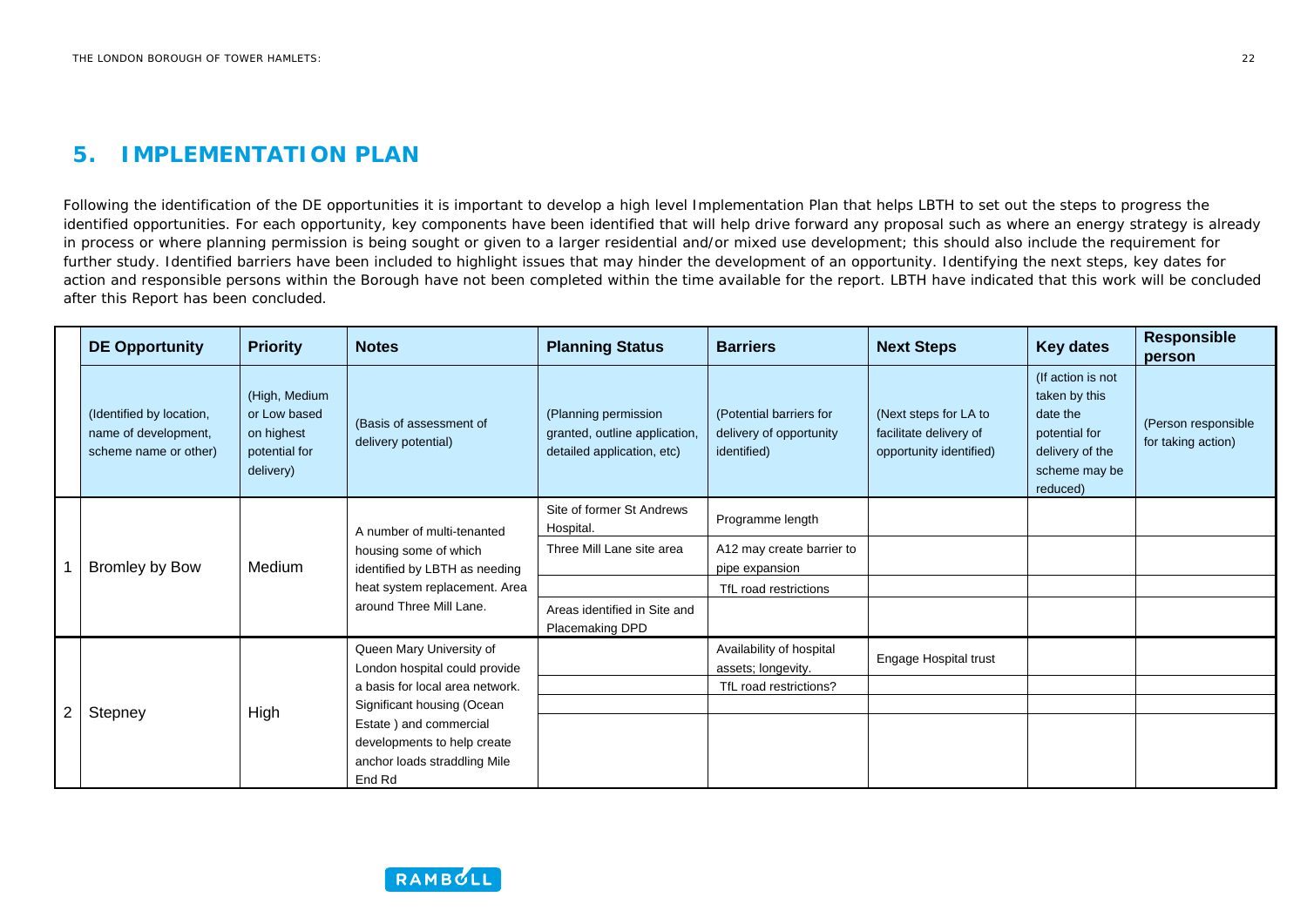|   | Aldgate/Whitechapel  | High   | The Royal London Hospital<br>could provide a basis for an<br>energy centre and heat<br>network.<br>Significant housing<br>developments |                                                                                               | Availability of hospital<br>assets; longevity.           | Engage Hospital trust                                                 |  |
|---|----------------------|--------|----------------------------------------------------------------------------------------------------------------------------------------|-----------------------------------------------------------------------------------------------|----------------------------------------------------------|-----------------------------------------------------------------------|--|
|   |                      |        |                                                                                                                                        |                                                                                               |                                                          |                                                                       |  |
| 3 |                      |        |                                                                                                                                        | The area has been<br>identified as a significant<br>area for development under<br>Masterplan. | Uptake of scheme by new<br>developments                  | Local policy framed to<br>encourage connection by<br>new developments |  |
|   |                      |        |                                                                                                                                        | Leman St/Alie St site                                                                         |                                                          |                                                                       |  |
|   |                      |        |                                                                                                                                        |                                                                                               | TfL road restrictions                                    |                                                                       |  |
|   |                      |        | Mile End Leisure centre could<br>be the anchor load and site of                                                                        |                                                                                               | No individual significant<br>heat loads present          |                                                                       |  |
|   |                      |        | an energy centre.                                                                                                                      |                                                                                               |                                                          |                                                                       |  |
| 4 | Mile End             | High   | Good concentration of housing                                                                                                          | Areas identified in Site and<br>Placemaking DPD                                               |                                                          |                                                                       |  |
|   |                      |        | around Wellington Way, Eric<br>Estate, Terby Estate and The<br><b>Bede Estate</b>                                                      |                                                                                               | Longevity of estates<br>buildings                        |                                                                       |  |
|   | Wapping              | Medium | A number of multi-tenanted                                                                                                             |                                                                                               | No individual significant<br>heat loads present          |                                                                       |  |
| 5 |                      |        | buildings.<br>A number of LA buildings could                                                                                           |                                                                                               | Areas of water course<br>may inhibit scope of<br>network |                                                                       |  |
|   |                      |        | act as anchors                                                                                                                         |                                                                                               |                                                          |                                                                       |  |
|   |                      |        |                                                                                                                                        |                                                                                               |                                                          |                                                                       |  |
|   |                      |        | The London Chest Hospital                                                                                                              |                                                                                               | Rail network divides area                                |                                                                       |  |
| 6 | <b>Bethnal Green</b> | High   | could act as basis for an<br>energy centre and heat                                                                                    | Areas identified in Site and<br>Placemaking DPD                                               |                                                          |                                                                       |  |
|   |                      |        | network. Significant housing                                                                                                           |                                                                                               |                                                          | Engage Hospital trust                                                 |  |
|   |                      |        | around Old Bethnal Green Rd<br>and Old For d Rd                                                                                        |                                                                                               |                                                          |                                                                       |  |
| 7 | <b>Blackwall</b>     | Medium | Significant commercial                                                                                                                 |                                                                                               | A1261 and DLR<br>infrastructure                          |                                                                       |  |
|   |                      |        | developments                                                                                                                           | Areas identified in Site and<br>Placemaking DPD                                               |                                                          |                                                                       |  |
|   |                      |        |                                                                                                                                        |                                                                                               |                                                          |                                                                       |  |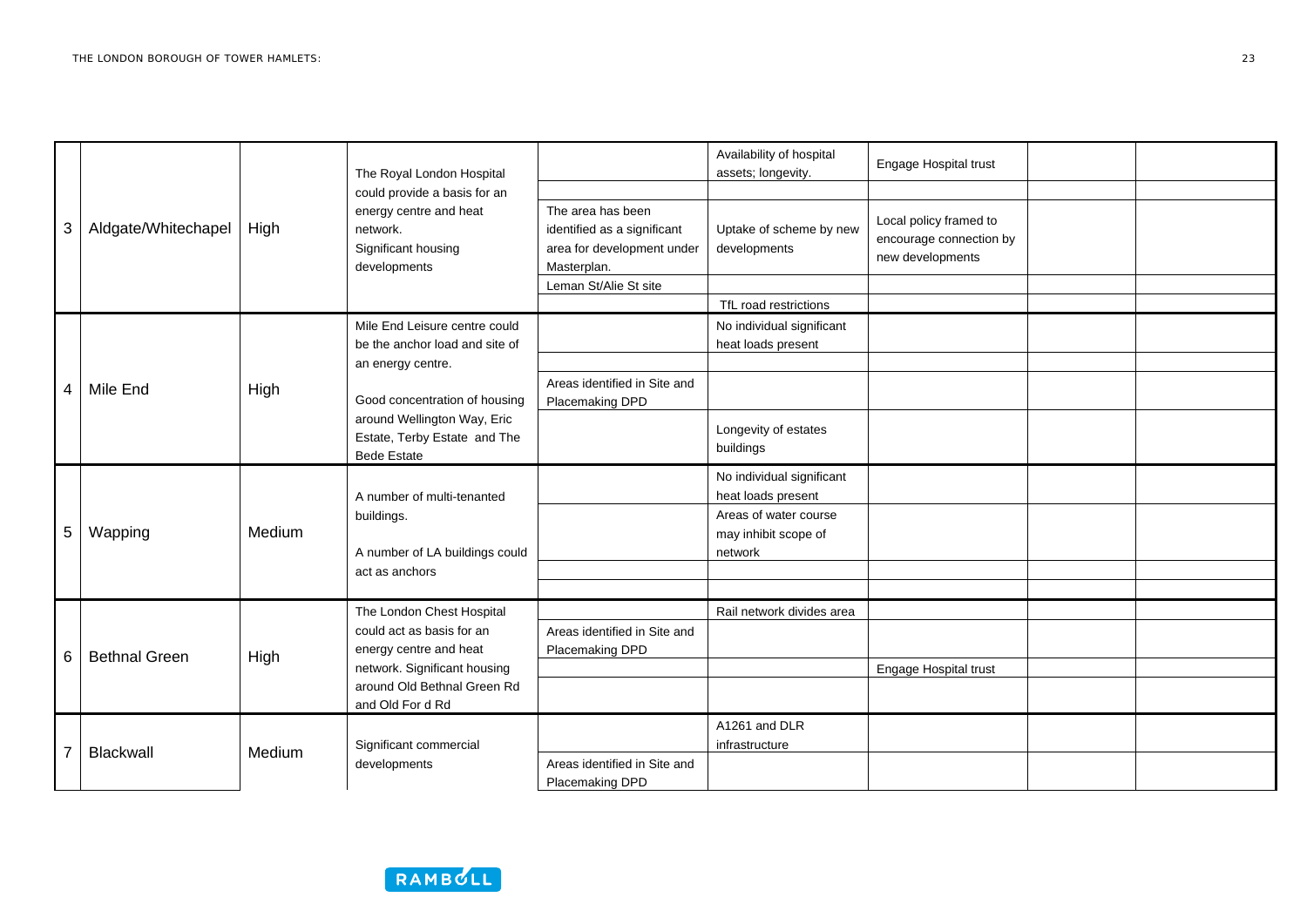|                |              |      |                                                                                 | Housing developments<br>relatively new.              |                                                       |  |
|----------------|--------------|------|---------------------------------------------------------------------------------|------------------------------------------------------|-------------------------------------------------------|--|
|                |              |      |                                                                                 | Potential for water course<br>to disrupt pipe routes |                                                       |  |
| $\overline{8}$ | Canary Wharf | High | Extensive existing commercial<br>developments adjacent to East<br>India dock Rd | Likely to be self-served<br>with small-scale CHP     | Create interest group in<br>area with building owners |  |
|                |              |      |                                                                                 |                                                      |                                                       |  |
|                |              |      |                                                                                 |                                                      |                                                       |  |

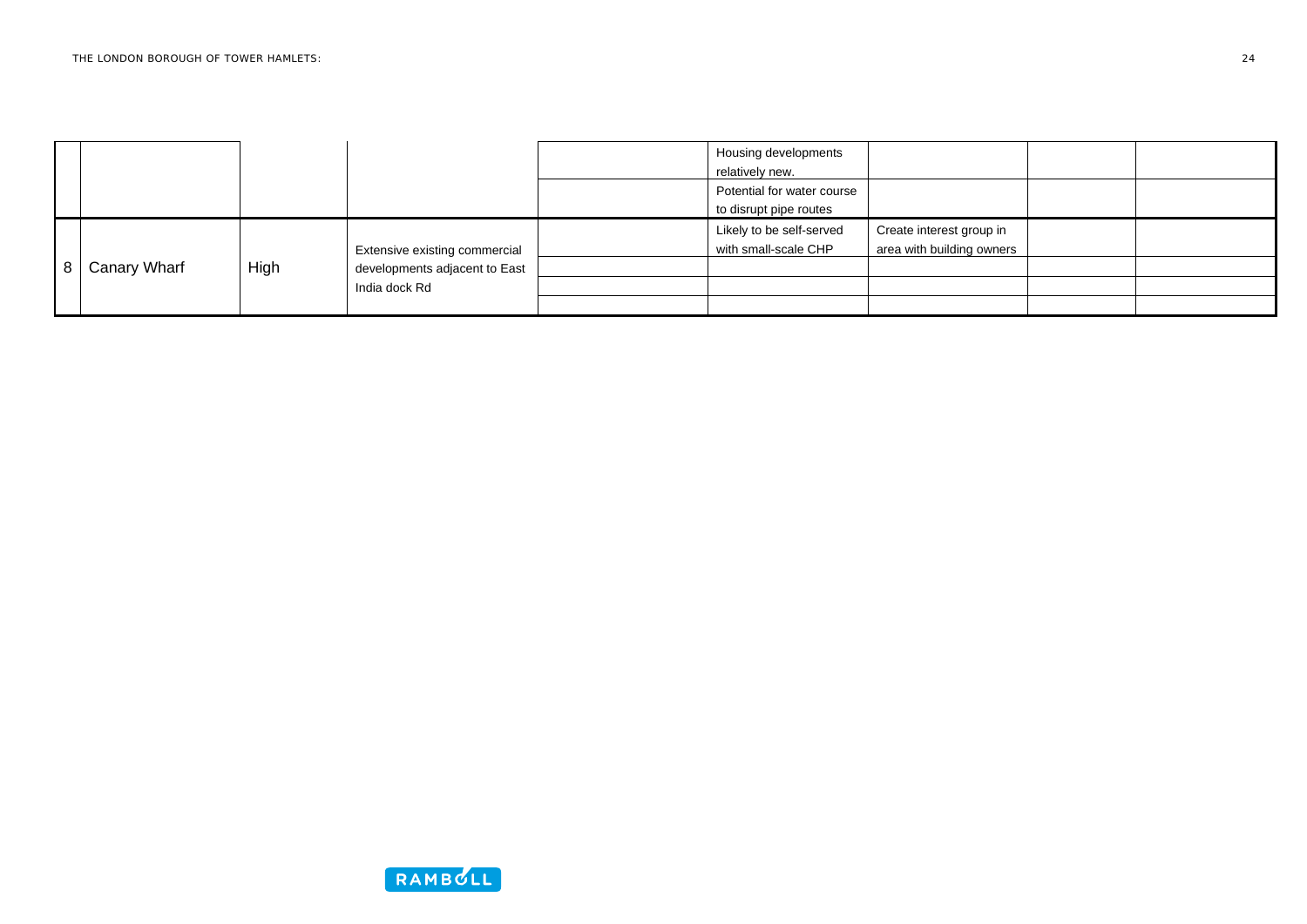## <span id="page-26-0"></span>**6. SUMMARY AND CONCLUSIONS**

Eight Focus Areas were identified in this study and ranked in the following order; the numbers refer to the numbers in the implementation plan in Section 5 above.

- 2. Stepney High
- 4. Mile End High
- 3. Aldgate/ Whitechapel High
- 6. Bethnal Green High
- 7. Blackwall High
- 8. Canary Wharf Medium
- 1. Bromley by Bow Medium
- 5. Wapping Medium

We have tried to rank these but they all have merits and constraints that differ. Most sites have very good potential for developing DE in the form of heat networks.

When implementing DE there are a number of good practices and recommendations in relation to the design and installation that have been developed over the years.

This study is a very early high level assessment of the potential network locations. The next phase should be to complete a more detailed feasibility study of the preferred schemes as a whole.

- A detailed and more in-depth study would examine the heat demands and their connection to a DH system in more detail. Due to the varying sizes of the DH networks considered in this study and to fully consider the potential for a Borough-wide approach, a more detailed study needs to consider the transmission/distribution network approach as to what will be the best technical solution in combination with the viability of the scheme.
- The investment is potential significant and a more detailed study should look at phasing the implementation of the heat networks and look at reducing the investment risk.
- A detailed cost analysis and viability calculation based on whole life cost should be carried out on each network.

It is likely that even following a detailed feasibility study that a number of questions and uncertainties will remain. These should be thoroughly investigated and/or determined directly.

The detailed specification for the installation and maintenance of the DH network is something worth considering as early as possible in the project process. This helps to gain greater certainty for both the capital and operating costs.

RE recommends that;

- Feasibility studies should be undertaken for each of the recommended Focus Areas potential heat networks.
- A study should be undertaken to determine what other buildings, not identified within the scope of this study, could form part of the core heat networks and to collect the heat data from these buildings.
- For each heat network an additional investigation should be undertaken to consider the network and the heat production facility in more detail.
- In light of the developing heat networks, a study should be undertaken to determine how the heat energy demands for the Borough can be met, particularly from low carbon